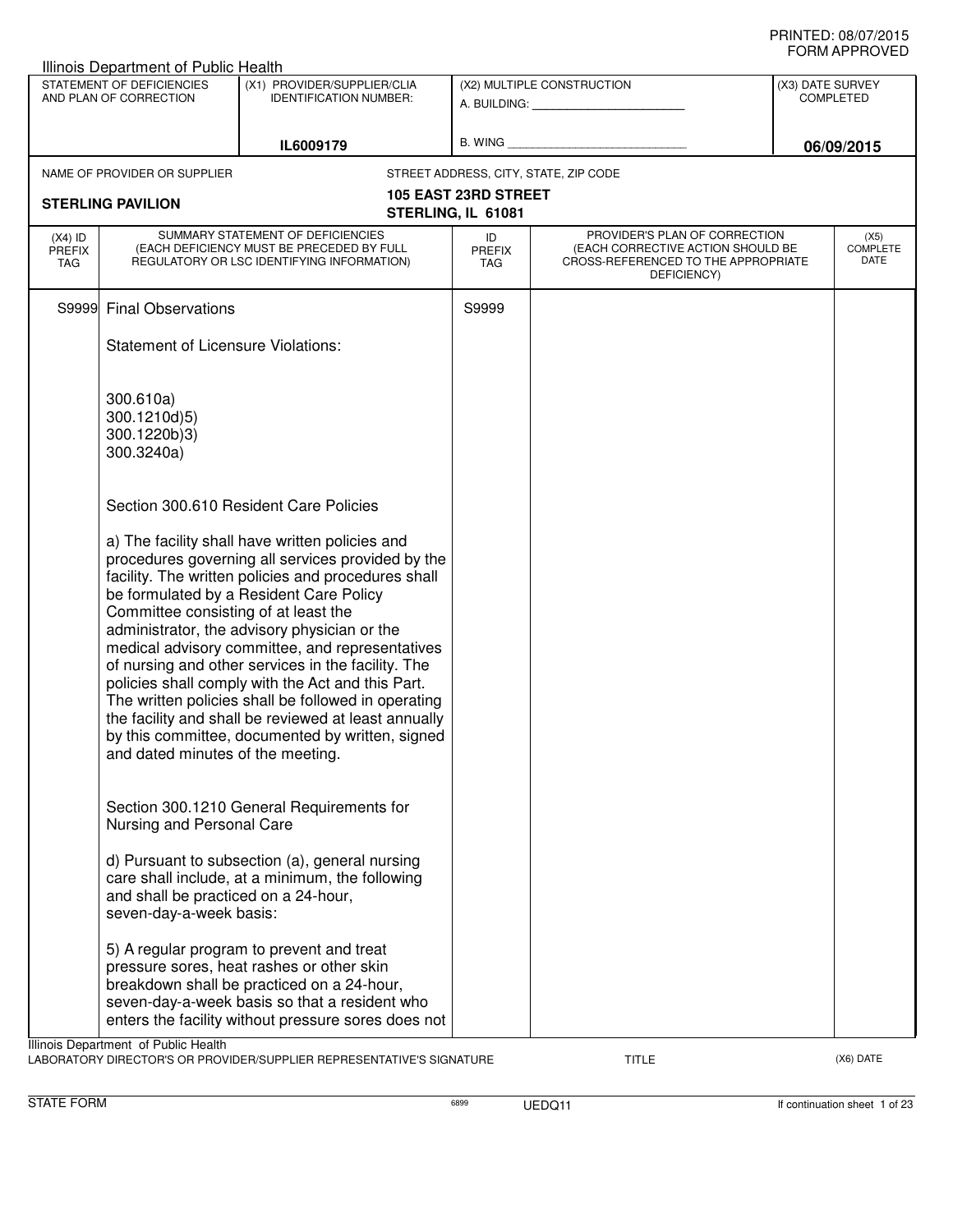|                                          | Illinois Department of Public Health                                              |                                                                                                                                                                                                                                                                                                                                                                                                                                                                                                                                                                                                                                                                                                                                                                                                                                                                                                                              |                                                   |                                                                                                                          |                  |                                 |
|------------------------------------------|-----------------------------------------------------------------------------------|------------------------------------------------------------------------------------------------------------------------------------------------------------------------------------------------------------------------------------------------------------------------------------------------------------------------------------------------------------------------------------------------------------------------------------------------------------------------------------------------------------------------------------------------------------------------------------------------------------------------------------------------------------------------------------------------------------------------------------------------------------------------------------------------------------------------------------------------------------------------------------------------------------------------------|---------------------------------------------------|--------------------------------------------------------------------------------------------------------------------------|------------------|---------------------------------|
|                                          | STATEMENT OF DEFICIENCIES<br>AND PLAN OF CORRECTION                               | (X1) PROVIDER/SUPPLIER/CLIA                                                                                                                                                                                                                                                                                                                                                                                                                                                                                                                                                                                                                                                                                                                                                                                                                                                                                                  |                                                   | (X2) MULTIPLE CONSTRUCTION                                                                                               | (X3) DATE SURVEY |                                 |
|                                          |                                                                                   | <b>IDENTIFICATION NUMBER:</b>                                                                                                                                                                                                                                                                                                                                                                                                                                                                                                                                                                                                                                                                                                                                                                                                                                                                                                |                                                   | A. BUILDING: A. BUILDING:                                                                                                |                  | <b>COMPLETED</b>                |
|                                          |                                                                                   | IL6009179                                                                                                                                                                                                                                                                                                                                                                                                                                                                                                                                                                                                                                                                                                                                                                                                                                                                                                                    | B. WING                                           |                                                                                                                          |                  | 06/09/2015                      |
|                                          |                                                                                   |                                                                                                                                                                                                                                                                                                                                                                                                                                                                                                                                                                                                                                                                                                                                                                                                                                                                                                                              |                                                   |                                                                                                                          |                  |                                 |
|                                          | NAME OF PROVIDER OR SUPPLIER                                                      |                                                                                                                                                                                                                                                                                                                                                                                                                                                                                                                                                                                                                                                                                                                                                                                                                                                                                                                              |                                                   | STREET ADDRESS, CITY, STATE, ZIP CODE                                                                                    |                  |                                 |
|                                          | <b>STERLING PAVILION</b>                                                          |                                                                                                                                                                                                                                                                                                                                                                                                                                                                                                                                                                                                                                                                                                                                                                                                                                                                                                                              | <b>105 EAST 23RD STREET</b><br>STERLING, IL 61081 |                                                                                                                          |                  |                                 |
| $(X4)$ ID<br><b>PREFIX</b><br><b>TAG</b> |                                                                                   | SUMMARY STATEMENT OF DEFICIENCIES<br>(EACH DEFICIENCY MUST BE PRECEDED BY FULL<br>REGULATORY OR LSC IDENTIFYING INFORMATION)                                                                                                                                                                                                                                                                                                                                                                                                                                                                                                                                                                                                                                                                                                                                                                                                 | ID<br><b>PREFIX</b><br>TAG                        | PROVIDER'S PLAN OF CORRECTION<br>(EACH CORRECTIVE ACTION SHOULD BE<br>CROSS-REFERENCED TO THE APPROPRIATE<br>DEFICIENCY) |                  | (X5)<br><b>COMPLETE</b><br>DATE |
| S9999                                    | Continued From page 1<br><b>Services</b><br>each resident based on the resident's | develop pressure sores unless the individual's<br>clinical condition demonstrates that the pressure<br>sores were unavoidable. A resident having<br>pressure sores shall receive treatment and<br>services to promote healing, prevent infection,<br>and prevent new pressure sores from developing.<br>Section 300.1220 Supervision of Nursing<br>b) The DON shall supervise and oversee the<br>nursing services of the facility, including:<br>3) Developing an up-to-date resident care plan for<br>comprehensive assessment, individual needs<br>and goals to be accomplished, physician's orders,<br>and personal care and nursing needs. Personnel,<br>representing other services such as nursing,<br>activities, dietary, and such other modalities as<br>are ordered by the physician, shall be involved in<br>the preparation of the resident care plan. The<br>plan shall be in writing and shall be reviewed and | S9999                                             |                                                                                                                          |                  |                                 |
|                                          | Section 300.3240 Abuse and Neglect<br>by:                                         | modified in keeping with the care needed as<br>indicated by the resident's condition. The plan<br>shall be reviewed at least every three months.<br>a) An owner, licensee, administrator, employee or<br>agent of a facility shall not abuse or neglect a<br>resident. (A, B) (Section 2-107 of the Act)<br>These Requirements are not met as evidenced<br>Based on observation, interview, and record                                                                                                                                                                                                                                                                                                                                                                                                                                                                                                                       |                                                   |                                                                                                                          |                  |                                 |
|                                          | Illinois Department of Public Health                                              |                                                                                                                                                                                                                                                                                                                                                                                                                                                                                                                                                                                                                                                                                                                                                                                                                                                                                                                              |                                                   |                                                                                                                          |                  |                                 |
| <b>STATE FORM</b>                        |                                                                                   |                                                                                                                                                                                                                                                                                                                                                                                                                                                                                                                                                                                                                                                                                                                                                                                                                                                                                                                              | 6899                                              | UEDQ11                                                                                                                   |                  | If continuation sheet 2 of 23   |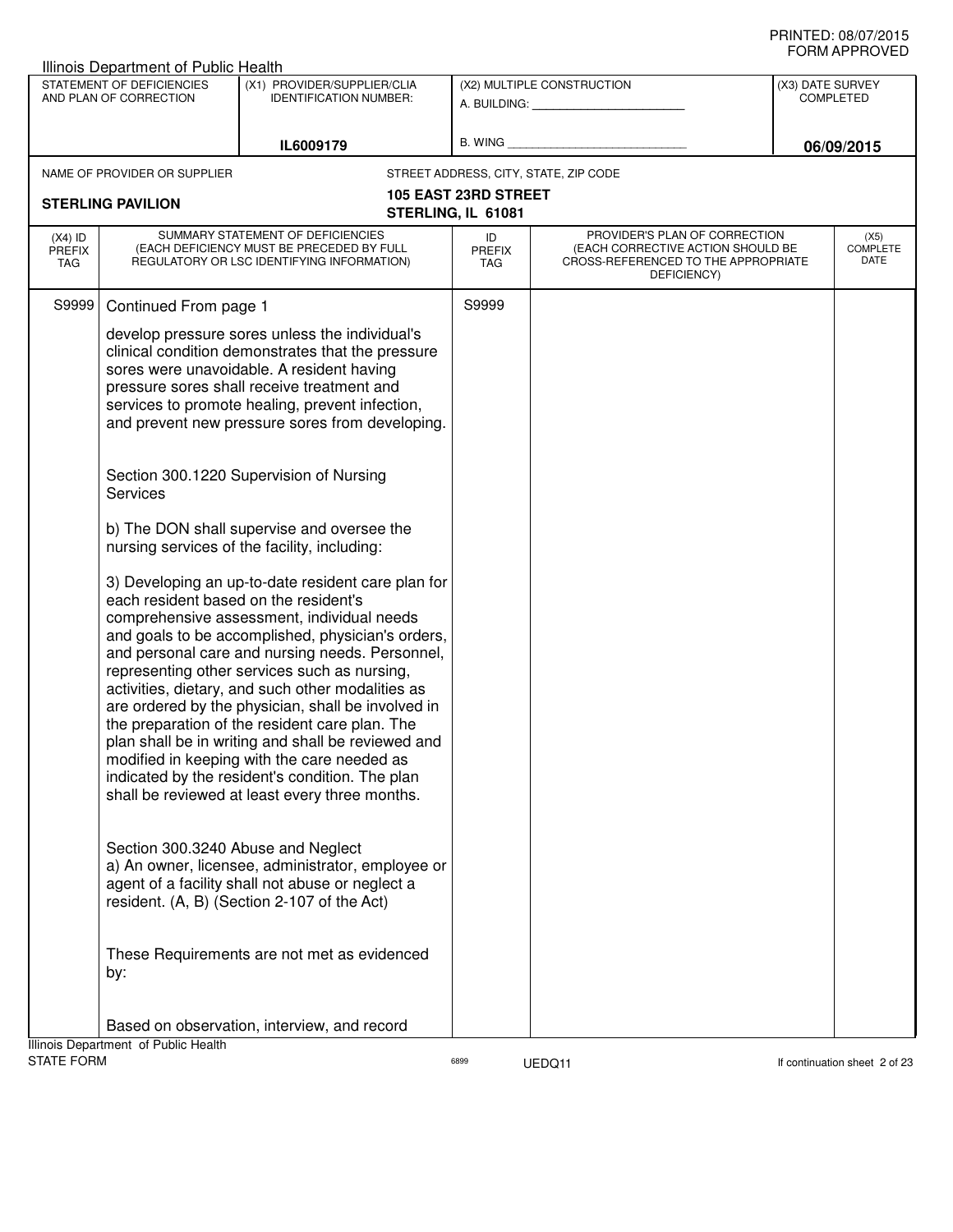|                                   | Illinois Department of Public Health                                                                             |                                                                                                                                                                                                                                                                                                                                                                                 |                                   |                                                                                                                          |                                      |                                 |
|-----------------------------------|------------------------------------------------------------------------------------------------------------------|---------------------------------------------------------------------------------------------------------------------------------------------------------------------------------------------------------------------------------------------------------------------------------------------------------------------------------------------------------------------------------|-----------------------------------|--------------------------------------------------------------------------------------------------------------------------|--------------------------------------|---------------------------------|
|                                   | STATEMENT OF DEFICIENCIES<br>AND PLAN OF CORRECTION                                                              | (X1) PROVIDER/SUPPLIER/CLIA<br><b>IDENTIFICATION NUMBER:</b>                                                                                                                                                                                                                                                                                                                    |                                   | (X2) MULTIPLE CONSTRUCTION<br>A. BUILDING: A. BUILDING:                                                                  | (X3) DATE SURVEY<br><b>COMPLETED</b> |                                 |
|                                   |                                                                                                                  |                                                                                                                                                                                                                                                                                                                                                                                 |                                   |                                                                                                                          |                                      |                                 |
|                                   |                                                                                                                  | IL6009179                                                                                                                                                                                                                                                                                                                                                                       | B. WING                           |                                                                                                                          |                                      | 06/09/2015                      |
|                                   | NAME OF PROVIDER OR SUPPLIER                                                                                     |                                                                                                                                                                                                                                                                                                                                                                                 |                                   | STREET ADDRESS, CITY, STATE, ZIP CODE                                                                                    |                                      |                                 |
| <b>STERLING PAVILION</b>          |                                                                                                                  | <b>105 EAST 23RD STREET</b>                                                                                                                                                                                                                                                                                                                                                     |                                   |                                                                                                                          |                                      |                                 |
|                                   |                                                                                                                  |                                                                                                                                                                                                                                                                                                                                                                                 | STERLING, IL 61081                |                                                                                                                          |                                      |                                 |
| $(X4)$ ID<br><b>PREFIX</b><br>TAG |                                                                                                                  | SUMMARY STATEMENT OF DEFICIENCIES<br>(EACH DEFICIENCY MUST BE PRECEDED BY FULL<br>REGULATORY OR LSC IDENTIFYING INFORMATION)                                                                                                                                                                                                                                                    | ID<br><b>PREFIX</b><br><b>TAG</b> | PROVIDER'S PLAN OF CORRECTION<br>(EACH CORRECTIVE ACTION SHOULD BE<br>CROSS-REFERENCED TO THE APPROPRIATE<br>DEFICIENCY) |                                      | (X5)<br><b>COMPLETE</b><br>DATE |
| S9999                             | Continued From page 2                                                                                            |                                                                                                                                                                                                                                                                                                                                                                                 | S9999                             |                                                                                                                          |                                      |                                 |
|                                   | ulcers.                                                                                                          | review the facility failed to identify a resident as<br>high risk for pressure ulcers, failed to implement<br>interventions to prevent a pressure ulcer from<br>reoccurring, and failed to implement pressure<br>relieving interventions. These failures contributed<br>to R12 developing a deep tissure injury on his left<br>hip and R9 developing five new stage II pressure |                                   |                                                                                                                          |                                      |                                 |
|                                   |                                                                                                                  | This applies to 3 of 6 residents (R3, R12, R9)<br>reviewed for pressure ulcers in the sample of 17.                                                                                                                                                                                                                                                                             |                                   |                                                                                                                          |                                      |                                 |
|                                   | The findings include:                                                                                            |                                                                                                                                                                                                                                                                                                                                                                                 |                                   |                                                                                                                          |                                      |                                 |
|                                   | 1. R12's Physician Order Sheet (POS) dated<br>May 1, 2015 shows diagnoses to include stage II<br>pressure ulcer. |                                                                                                                                                                                                                                                                                                                                                                                 |                                   |                                                                                                                          |                                      |                                 |
|                                   | history of pressure ulcers.                                                                                      | The Minimum Data Set (MDS) of June 2, 2015<br>shows R12 has severe cognitive impairment and<br>requires extensive assistance from staff with<br>transfers, eating, dressing, hygiene, bathing, and<br>toileting. The June 2, 2015 MDS shows R12 has                                                                                                                             |                                   |                                                                                                                          |                                      |                                 |
|                                   | ulcers.                                                                                                          | R12's Pressure Sore Risk Assessment dated<br>June 4, 2015 shows R12 is high risk for pressure                                                                                                                                                                                                                                                                                   |                                   |                                                                                                                          |                                      |                                 |
|                                   | (cushions)."                                                                                                     | R12's Pressure Ulcer care plan dated April 6,<br>2015 shows "Pressure reducing devices                                                                                                                                                                                                                                                                                          |                                   |                                                                                                                          |                                      |                                 |
|                                   | repositioning every 2 hours and PRN".                                                                            | R12's scrotum pressure ulcer care plan dated<br>May 24, 2015 shows "assist with toileting and                                                                                                                                                                                                                                                                                   |                                   |                                                                                                                          |                                      |                                 |
|                                   | Illinois Department of Public Health                                                                             | R12's Pressure Sore Weekly Flow Sheet shows<br>R12 had a stage II pressure ulcer to his left<br>ischium develop on September 9, 2014.                                                                                                                                                                                                                                           |                                   |                                                                                                                          |                                      |                                 |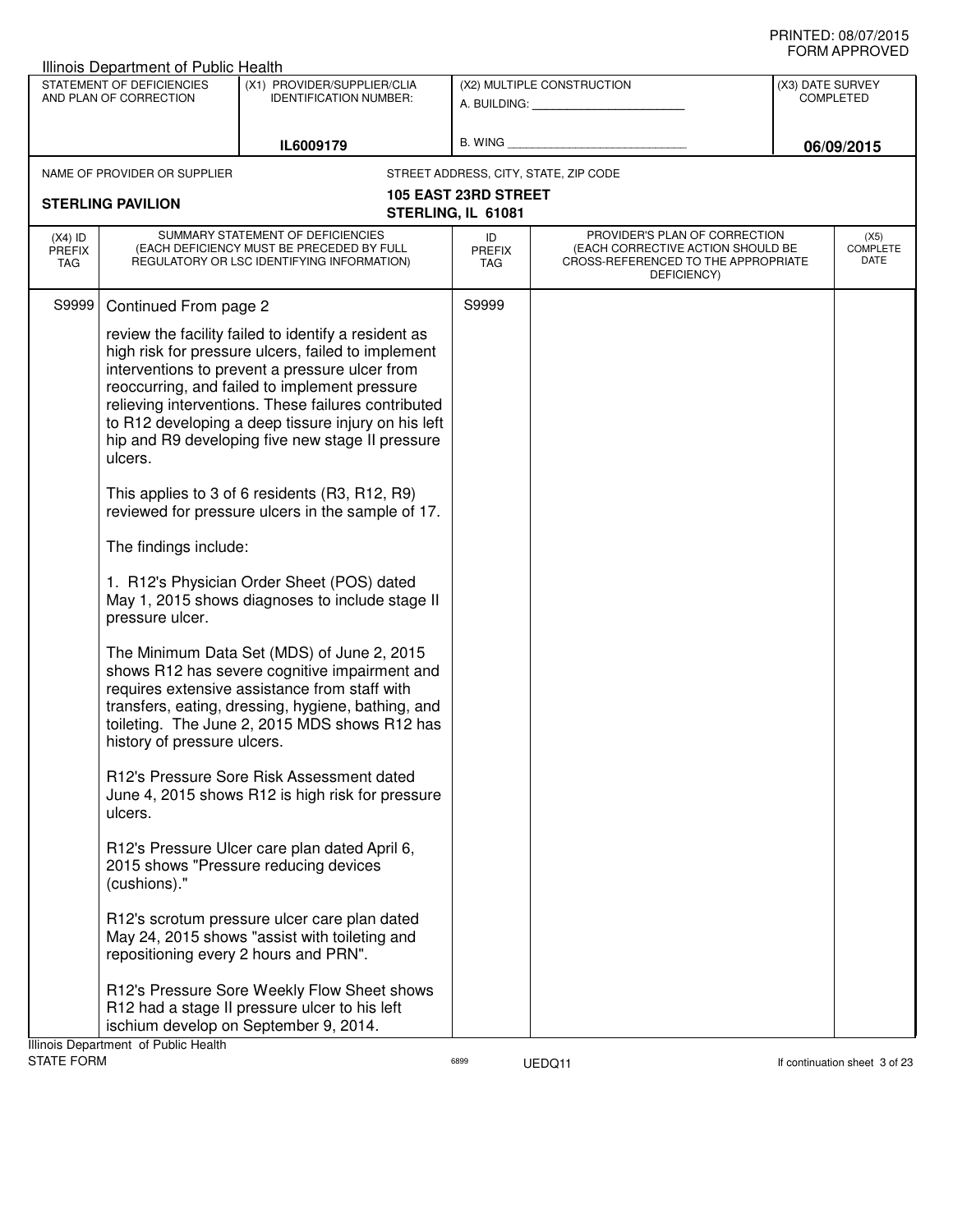| Illinois Department of Public Health |                                                     |                                                                                                                                                                                                                                                                                                                                                           |                                                   |                                                                                                                          |                                      |                                 |
|--------------------------------------|-----------------------------------------------------|-----------------------------------------------------------------------------------------------------------------------------------------------------------------------------------------------------------------------------------------------------------------------------------------------------------------------------------------------------------|---------------------------------------------------|--------------------------------------------------------------------------------------------------------------------------|--------------------------------------|---------------------------------|
|                                      | STATEMENT OF DEFICIENCIES<br>AND PLAN OF CORRECTION | (X1) PROVIDER/SUPPLIER/CLIA<br><b>IDENTIFICATION NUMBER:</b>                                                                                                                                                                                                                                                                                              |                                                   | (X2) MULTIPLE CONSTRUCTION                                                                                               | (X3) DATE SURVEY<br><b>COMPLETED</b> |                                 |
|                                      |                                                     |                                                                                                                                                                                                                                                                                                                                                           |                                                   | A. BUILDING: A. BUILDING:                                                                                                |                                      |                                 |
|                                      |                                                     | IL6009179                                                                                                                                                                                                                                                                                                                                                 | B. WING                                           |                                                                                                                          |                                      | 06/09/2015                      |
|                                      | NAME OF PROVIDER OR SUPPLIER                        |                                                                                                                                                                                                                                                                                                                                                           |                                                   | STREET ADDRESS, CITY, STATE, ZIP CODE                                                                                    |                                      |                                 |
|                                      | <b>STERLING PAVILION</b>                            |                                                                                                                                                                                                                                                                                                                                                           | <b>105 EAST 23RD STREET</b><br>STERLING, IL 61081 |                                                                                                                          |                                      |                                 |
| $(X4)$ ID<br><b>PREFIX</b><br>TAG    |                                                     | SUMMARY STATEMENT OF DEFICIENCIES<br>(EACH DEFICIENCY MUST BE PRECEDED BY FULL<br>REGULATORY OR LSC IDENTIFYING INFORMATION)                                                                                                                                                                                                                              | ID<br><b>PREFIX</b><br><b>TAG</b>                 | PROVIDER'S PLAN OF CORRECTION<br>(EACH CORRECTIVE ACTION SHOULD BE<br>CROSS-REFERENCED TO THE APPROPRIATE<br>DEFICIENCY) |                                      | (X5)<br><b>COMPLETE</b><br>DATE |
| S9999                                | Continued From page 3                               |                                                                                                                                                                                                                                                                                                                                                           | S9999                                             |                                                                                                                          |                                      |                                 |
|                                      | scrotum on September 22, 2014.                      | The Pressure Sore Weekly Flow Sheet shows<br>R12 had a stage II pressure ulcer develop to his                                                                                                                                                                                                                                                             |                                                   |                                                                                                                          |                                      |                                 |
|                                      | developed his second pressure ulcer.                | R12's treatment record shows an order on June<br>25, 2014 "moderate risk skin check night shift on<br>Wednesday, Saturday". R12 was not assessed<br>as high risk (requiring daily skin assessments)<br>until January 6, 2015, almost 4 months after he                                                                                                    |                                                   |                                                                                                                          |                                      |                                 |
|                                      | it a "stage I or stage II".                         | On June 4, 2015 at 1:50 PM, R12 was in bed<br>lying on his right side. R12 had an irregular<br>shaped, circular, purple discolored area to the left<br>hip. E21 (Licensed Practical Nurse -LPN) said<br>R12 had a previous pressure ulcer to his left<br>buttock but it was healed, and said the purple<br>discolored area was new and she would consider |                                                   |                                                                                                                          |                                      |                                 |
|                                      | 7cm x 4.5cm, tender to touch"                       | The nurse note dated June 4, 2015 at 2:45 PM<br>shows "Purple bruised area to left hip found<br>today. Measures 4cm x 2 cm, red area around it                                                                                                                                                                                                            |                                                   |                                                                                                                          |                                      |                                 |
|                                      | DTI [deep tissue injury]"                           | The nurse note dated June 4, 2015 at 5:13 PM<br>shows "Area on left hip appears to be possibly a                                                                                                                                                                                                                                                          |                                                   |                                                                                                                          |                                      |                                 |
|                                      | room with a cushion.                                | On June 5, 2014 at 8:40 AM, R12 was sitting in<br>his wheelchair with a lift sling under his buttocks.<br>E32 (LPN) checked under R12's bottom and said<br>he did not have a pressure relieving cushion in<br>his wheelchair. On June 5, 2015 at 9:15 AM, R12<br>was still sitting in his wheelchair in the activity                                      |                                                   |                                                                                                                          |                                      |                                 |
|                                      | Ilinois Denartment of Public Health                 | On June 5, 2015 at 10:00 AM, E13 and E16<br>(Certified Nurse Assistants - CNA) said R12 had<br>been up since approximately 6:30 AM, when they                                                                                                                                                                                                             |                                                   |                                                                                                                          |                                      |                                 |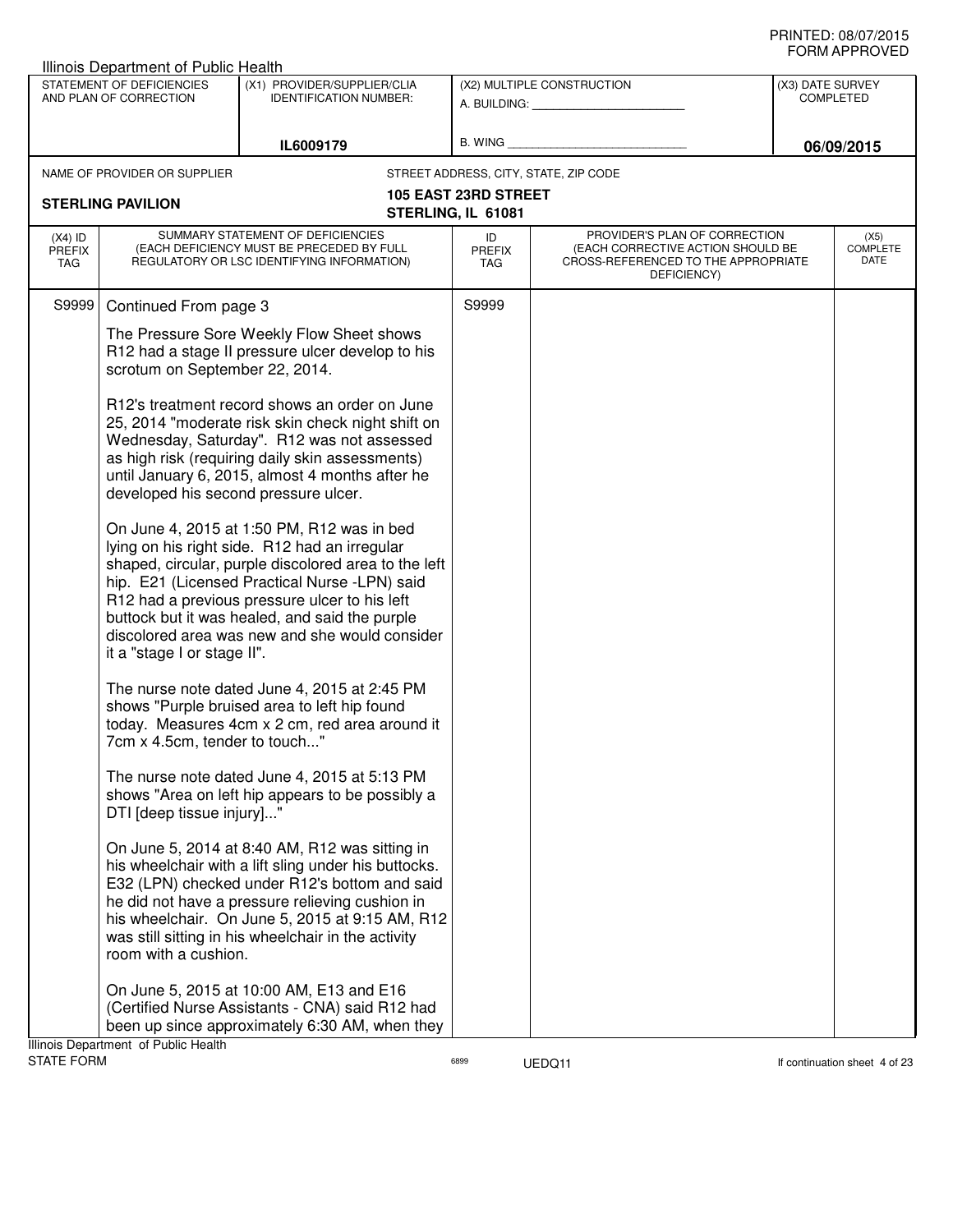|                                   | Illinois Department of Public Health                                          |                                                                                                                                                                                                                                                                                                                                                                                                                                                                                                                                                                                                                                                                                                                                                                                                                                                                                  |                                                   |                                                                                                                          |                  |                                 |
|-----------------------------------|-------------------------------------------------------------------------------|----------------------------------------------------------------------------------------------------------------------------------------------------------------------------------------------------------------------------------------------------------------------------------------------------------------------------------------------------------------------------------------------------------------------------------------------------------------------------------------------------------------------------------------------------------------------------------------------------------------------------------------------------------------------------------------------------------------------------------------------------------------------------------------------------------------------------------------------------------------------------------|---------------------------------------------------|--------------------------------------------------------------------------------------------------------------------------|------------------|---------------------------------|
|                                   | STATEMENT OF DEFICIENCIES<br>AND PLAN OF CORRECTION                           | (X1) PROVIDER/SUPPLIER/CLIA<br><b>IDENTIFICATION NUMBER:</b>                                                                                                                                                                                                                                                                                                                                                                                                                                                                                                                                                                                                                                                                                                                                                                                                                     |                                                   | (X2) MULTIPLE CONSTRUCTION<br>A. BUILDING: A. BUILDING:                                                                  | (X3) DATE SURVEY | <b>COMPLETED</b>                |
|                                   |                                                                               | IL6009179                                                                                                                                                                                                                                                                                                                                                                                                                                                                                                                                                                                                                                                                                                                                                                                                                                                                        |                                                   | B. WING <b>Example 2008</b>                                                                                              |                  | 06/09/2015                      |
|                                   | NAME OF PROVIDER OR SUPPLIER                                                  |                                                                                                                                                                                                                                                                                                                                                                                                                                                                                                                                                                                                                                                                                                                                                                                                                                                                                  |                                                   | STREET ADDRESS, CITY, STATE, ZIP CODE                                                                                    |                  |                                 |
|                                   | <b>STERLING PAVILION</b>                                                      |                                                                                                                                                                                                                                                                                                                                                                                                                                                                                                                                                                                                                                                                                                                                                                                                                                                                                  | <b>105 EAST 23RD STREET</b><br>STERLING, IL 61081 |                                                                                                                          |                  |                                 |
| $(X4)$ ID<br><b>PREFIX</b><br>TAG |                                                                               | SUMMARY STATEMENT OF DEFICIENCIES<br>(EACH DEFICIENCY MUST BE PRECEDED BY FULL<br>REGULATORY OR LSC IDENTIFYING INFORMATION)                                                                                                                                                                                                                                                                                                                                                                                                                                                                                                                                                                                                                                                                                                                                                     | ID<br><b>PREFIX</b><br>TAG                        | PROVIDER'S PLAN OF CORRECTION<br>(EACH CORRECTIVE ACTION SHOULD BE<br>CROSS-REFERENCED TO THE APPROPRIATE<br>DEFICIENCY) |                  | (X5)<br><b>COMPLETE</b><br>DATE |
| S9999                             | Continued From page 4                                                         |                                                                                                                                                                                                                                                                                                                                                                                                                                                                                                                                                                                                                                                                                                                                                                                                                                                                                  | S9999                                             |                                                                                                                          |                  |                                 |
|                                   | got him up before breakfast.                                                  |                                                                                                                                                                                                                                                                                                                                                                                                                                                                                                                                                                                                                                                                                                                                                                                                                                                                                  |                                                   |                                                                                                                          |                  |                                 |
|                                   | the day.<br>risk.                                                             | On June 5, 2015 at 10:00 AM, E13 and E16 said<br>R12 does not have a set schedule or set times in<br>which he should have pressure relieved from his<br>bottom during the day. E13 and E16 said R12<br>does not have a schedule in which he goes to<br>bed to relieve pressure to his bottom. E13 and<br>E16 said some days he will lay down after meals<br>and other days he stays up in his chair most of<br>On June 5, 2015, E4 (MDS Coordinator) said<br>there are several factors used to determine if a<br>resident is at high risk for skin breakdown. E4<br>said if a resident has a history of a previous<br>pressure ulcer, they would automatically be high<br>risk for developing another even if the skin<br>assessment tool does not identify them as high                                                                                                         |                                                   |                                                                                                                          |                  |                                 |
|                                   | high risk and should have daily skin<br>Illinois Denartment, of Public Health | On June 5, 2015, at 8:40 AM, E2 (Director of<br>Nursing - DON) said a daily skin check is done to<br>make sure no skin breakdown is occurring and to<br>identify skin concerns early. E2 said there should<br>be preventative measures in place if a resident<br>has a pressure ulcer and it heals. E2 said if a<br>resident has a pressure ulcer, or a history of a<br>healed pressure ulcer they would be considered<br>assessments. E2 said a deep tissue injury would<br>be considered a pressure related injury.<br>The facility "Prevention of Pressure Ulcers" dated<br>November, 2013 states "Pressure ulcers are<br>usually formed when a resident remains in the<br>same position for an extended period of time<br>causing increased pressure or a decrease of<br>circulationThe most common site of a pressure<br>ulcer is where the bone is near the surface of the |                                                   |                                                                                                                          |                  |                                 |

assets the UEDQ11 is a state of the UEDQ11 in the UEDQ11 is a state of the state of the state of the state of the state of the state of the state of the state of the state of the state of the state of the state of the stat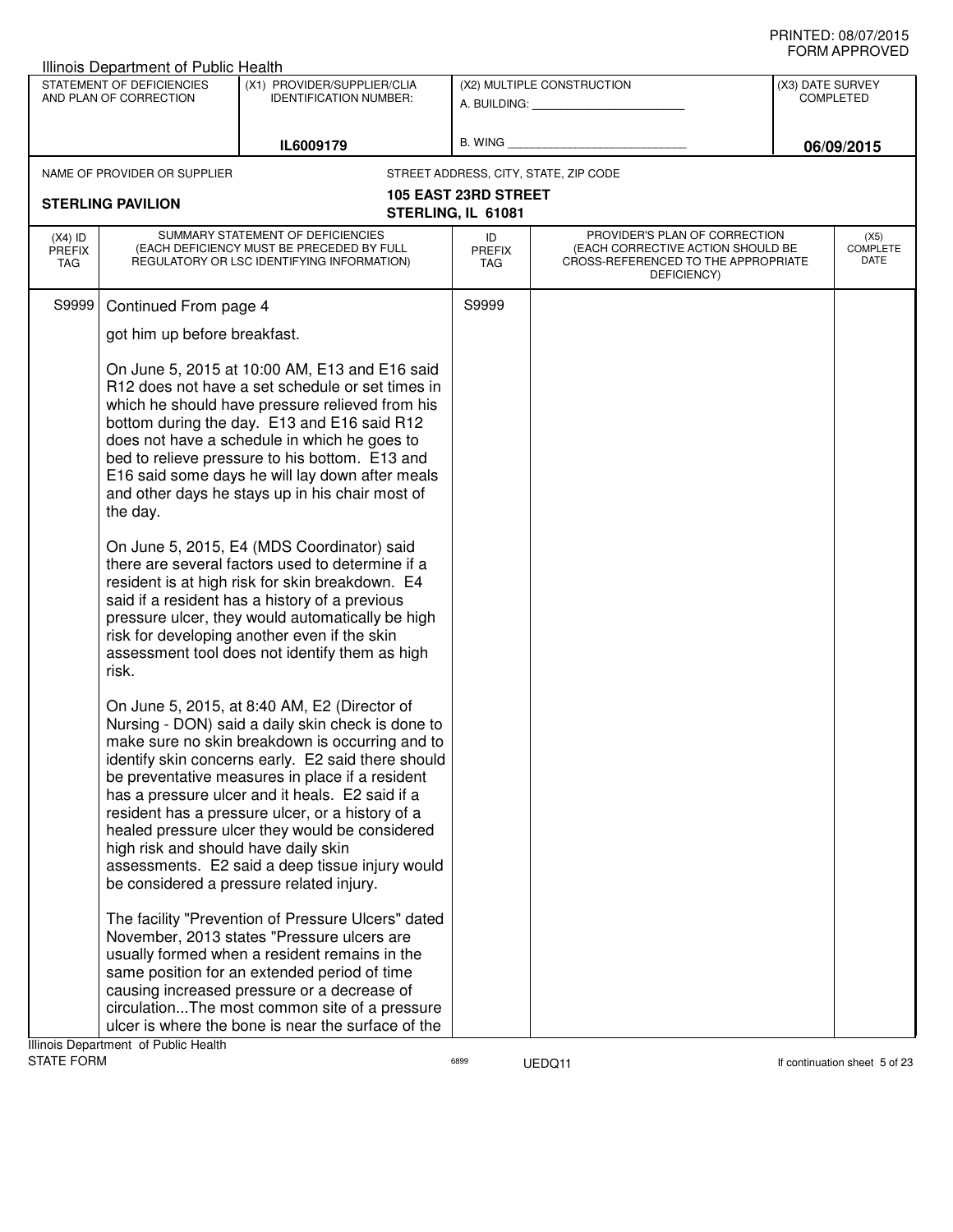|                                   | Illinois Department of Public Health                                                                                                                                                                                                      |                                                                                                                                                                                                                                                                                                                                                                                                                                                                                                                                                                                                                                                                                                                                                                                                                                                                                                                                                                                                                                                                                                                                                                                                                                                                                            |                                                   |                                                                                                                          |                                      | שם ערו וחשווט                   |
|-----------------------------------|-------------------------------------------------------------------------------------------------------------------------------------------------------------------------------------------------------------------------------------------|--------------------------------------------------------------------------------------------------------------------------------------------------------------------------------------------------------------------------------------------------------------------------------------------------------------------------------------------------------------------------------------------------------------------------------------------------------------------------------------------------------------------------------------------------------------------------------------------------------------------------------------------------------------------------------------------------------------------------------------------------------------------------------------------------------------------------------------------------------------------------------------------------------------------------------------------------------------------------------------------------------------------------------------------------------------------------------------------------------------------------------------------------------------------------------------------------------------------------------------------------------------------------------------------|---------------------------------------------------|--------------------------------------------------------------------------------------------------------------------------|--------------------------------------|---------------------------------|
|                                   | STATEMENT OF DEFICIENCIES<br>AND PLAN OF CORRECTION                                                                                                                                                                                       | (X1) PROVIDER/SUPPLIER/CLIA<br><b>IDENTIFICATION NUMBER:</b>                                                                                                                                                                                                                                                                                                                                                                                                                                                                                                                                                                                                                                                                                                                                                                                                                                                                                                                                                                                                                                                                                                                                                                                                                               |                                                   | (X2) MULTIPLE CONSTRUCTION<br>A. BUILDING: A. BUILDING:                                                                  | (X3) DATE SURVEY<br><b>COMPLETED</b> |                                 |
|                                   |                                                                                                                                                                                                                                           | IL6009179                                                                                                                                                                                                                                                                                                                                                                                                                                                                                                                                                                                                                                                                                                                                                                                                                                                                                                                                                                                                                                                                                                                                                                                                                                                                                  |                                                   | B. WING <b>Example 2008</b>                                                                                              |                                      | 06/09/2015                      |
|                                   | NAME OF PROVIDER OR SUPPLIER                                                                                                                                                                                                              |                                                                                                                                                                                                                                                                                                                                                                                                                                                                                                                                                                                                                                                                                                                                                                                                                                                                                                                                                                                                                                                                                                                                                                                                                                                                                            |                                                   | STREET ADDRESS, CITY, STATE, ZIP CODE                                                                                    |                                      |                                 |
|                                   | <b>STERLING PAVILION</b>                                                                                                                                                                                                                  |                                                                                                                                                                                                                                                                                                                                                                                                                                                                                                                                                                                                                                                                                                                                                                                                                                                                                                                                                                                                                                                                                                                                                                                                                                                                                            | <b>105 EAST 23RD STREET</b><br>STERLING, IL 61081 |                                                                                                                          |                                      |                                 |
| $(X4)$ ID<br><b>PREFIX</b><br>TAG |                                                                                                                                                                                                                                           | SUMMARY STATEMENT OF DEFICIENCIES<br>(EACH DEFICIENCY MUST BE PRECEDED BY FULL<br>REGULATORY OR LSC IDENTIFYING INFORMATION)                                                                                                                                                                                                                                                                                                                                                                                                                                                                                                                                                                                                                                                                                                                                                                                                                                                                                                                                                                                                                                                                                                                                                               | ID<br><b>PREFIX</b><br>TAG                        | PROVIDER'S PLAN OF CORRECTION<br>(EACH CORRECTIVE ACTION SHOULD BE<br>CROSS-REFERENCED TO THE APPROPRIATE<br>DEFICIENCY) |                                      | (X5)<br><b>COMPLETE</b><br>DATE |
| S9999                             | Continued From page 5                                                                                                                                                                                                                     |                                                                                                                                                                                                                                                                                                                                                                                                                                                                                                                                                                                                                                                                                                                                                                                                                                                                                                                                                                                                                                                                                                                                                                                                                                                                                            | S9999                                             |                                                                                                                          |                                      |                                 |
|                                   | knees, heels, ankles, and toes".<br>policy dated November, 2013 states<br>done daily.<br>per week.<br>disease, and psychotic conditions.<br>severe cognitive impairment.<br>buttock on January 23, 2015.<br>incontinent episode and PRN". | body including the back of the head around the<br>ears, elbows, shoulder blades, backbone, hips,<br>"For a person in bed - change position at least<br>every two hours or more frequently if needed".<br>"For a person in chair - Use foam, gel or air<br>cushion as indicated to relieve pressure".<br>The facility "Braden Risk Preventative Measures"<br>Severe and High Risk - skin checks should be<br>Moderate Risk - skin checks should be done 2x<br>2. R3's May 1, 2015 POS shows diagnoses to<br>include traumatic falls with fractures, alzheimer's<br>The MDS (Minimum Data Set) of May 9, 2015<br>shows R3 requires extensive staff assistance with<br>transfers, dressing, hygiene, bathing, and<br>toileting. The May 9, 2015 MDS shows R3 has<br>The Weekly Pressure Ulcer flow sheet shows R3<br>had a stage II pressure ulcer to her left inner<br>R3's POS dated June 1, 2015 shows an order on<br>September 10, 2014 for bilateral heel protectors<br>when in bed each shift and on December 9, 2014,<br>"dimethicone to buttocks and peri-area with each<br>On June 2, 2015 at 1:30 PM, E16 transferred R3<br>to the toilet with a mechanical stand lift. R3 was<br>incontinent of urine from the wheelchair to the<br>bathroom. E16 provided incontinence care to R3 |                                                   |                                                                                                                          |                                      |                                 |
|                                   | but did not apply barrier cream prior to                                                                                                                                                                                                  |                                                                                                                                                                                                                                                                                                                                                                                                                                                                                                                                                                                                                                                                                                                                                                                                                                                                                                                                                                                                                                                                                                                                                                                                                                                                                            |                                                   |                                                                                                                          |                                      |                                 |
|                                   | Illinois Department of Public Health                                                                                                                                                                                                      |                                                                                                                                                                                                                                                                                                                                                                                                                                                                                                                                                                                                                                                                                                                                                                                                                                                                                                                                                                                                                                                                                                                                                                                                                                                                                            |                                                   |                                                                                                                          |                                      |                                 |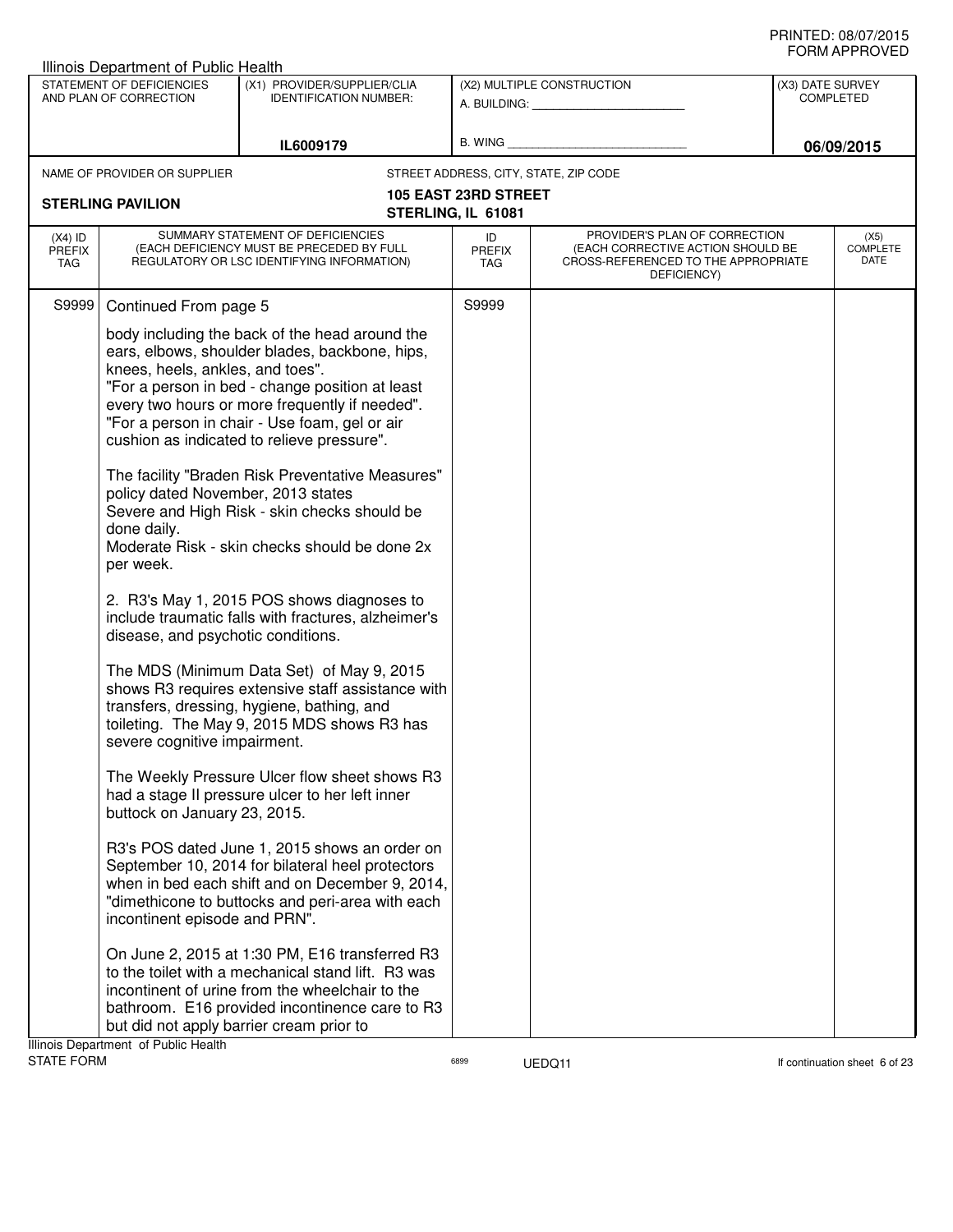|                                   | <b>Illinois Department of Public Health</b>                                                          |                                                                                                                                                                                                                                                                                                                                                                                                                                                                                                                                                                                                                                                                                                                                                                                                                                                                                                                                                                                                                                                                                                                                                                                                                                                |                                                   |                                                                                                                          |                  |                                 |
|-----------------------------------|------------------------------------------------------------------------------------------------------|------------------------------------------------------------------------------------------------------------------------------------------------------------------------------------------------------------------------------------------------------------------------------------------------------------------------------------------------------------------------------------------------------------------------------------------------------------------------------------------------------------------------------------------------------------------------------------------------------------------------------------------------------------------------------------------------------------------------------------------------------------------------------------------------------------------------------------------------------------------------------------------------------------------------------------------------------------------------------------------------------------------------------------------------------------------------------------------------------------------------------------------------------------------------------------------------------------------------------------------------|---------------------------------------------------|--------------------------------------------------------------------------------------------------------------------------|------------------|---------------------------------|
|                                   | STATEMENT OF DEFICIENCIES<br>AND PLAN OF CORRECTION                                                  | (X1) PROVIDER/SUPPLIER/CLIA<br><b>IDENTIFICATION NUMBER:</b>                                                                                                                                                                                                                                                                                                                                                                                                                                                                                                                                                                                                                                                                                                                                                                                                                                                                                                                                                                                                                                                                                                                                                                                   |                                                   | (X2) MULTIPLE CONSTRUCTION<br>A. BUILDING: A. BUILDING:                                                                  | (X3) DATE SURVEY | <b>COMPLETED</b>                |
|                                   |                                                                                                      | IL6009179                                                                                                                                                                                                                                                                                                                                                                                                                                                                                                                                                                                                                                                                                                                                                                                                                                                                                                                                                                                                                                                                                                                                                                                                                                      | B. WING                                           |                                                                                                                          |                  | 06/09/2015                      |
|                                   | NAME OF PROVIDER OR SUPPLIER                                                                         |                                                                                                                                                                                                                                                                                                                                                                                                                                                                                                                                                                                                                                                                                                                                                                                                                                                                                                                                                                                                                                                                                                                                                                                                                                                |                                                   | STREET ADDRESS, CITY, STATE, ZIP CODE                                                                                    |                  |                                 |
|                                   | <b>STERLING PAVILION</b>                                                                             |                                                                                                                                                                                                                                                                                                                                                                                                                                                                                                                                                                                                                                                                                                                                                                                                                                                                                                                                                                                                                                                                                                                                                                                                                                                | <b>105 EAST 23RD STREET</b><br>STERLING, IL 61081 |                                                                                                                          |                  |                                 |
| $(X4)$ ID<br><b>PREFIX</b><br>TAG |                                                                                                      | SUMMARY STATEMENT OF DEFICIENCIES<br>(EACH DEFICIENCY MUST BE PRECEDED BY FULL<br>REGULATORY OR LSC IDENTIFYING INFORMATION)                                                                                                                                                                                                                                                                                                                                                                                                                                                                                                                                                                                                                                                                                                                                                                                                                                                                                                                                                                                                                                                                                                                   | ID<br><b>PREFIX</b><br>TAG                        | PROVIDER'S PLAN OF CORRECTION<br>(EACH CORRECTIVE ACTION SHOULD BE<br>CROSS-REFERENCED TO THE APPROPRIATE<br>DEFICIENCY) |                  | (X5)<br><b>COMPLETE</b><br>DATE |
| S9999                             | Continued From page 6                                                                                |                                                                                                                                                                                                                                                                                                                                                                                                                                                                                                                                                                                                                                                                                                                                                                                                                                                                                                                                                                                                                                                                                                                                                                                                                                                | S9999                                             |                                                                                                                          |                  |                                 |
|                                   | leaving the room.                                                                                    | transferring her from the bathroom to bed. E16<br>positioned R3 on her left side and did not put heel<br>protectors on her prior to covering her up and                                                                                                                                                                                                                                                                                                                                                                                                                                                                                                                                                                                                                                                                                                                                                                                                                                                                                                                                                                                                                                                                                        |                                                   |                                                                                                                          |                  |                                 |
|                                   |                                                                                                      | On June 4, 2015 at 1:30 PM, E16 said R3 only<br>wears heel protectors when she is in bed at night.                                                                                                                                                                                                                                                                                                                                                                                                                                                                                                                                                                                                                                                                                                                                                                                                                                                                                                                                                                                                                                                                                                                                             |                                                   |                                                                                                                          |                  |                                 |
|                                   | episode and with peri-care.                                                                          | On June 4, 2015 at 10:00 AM, E2 said R3 should<br>have barrier cream put on after each incontinent                                                                                                                                                                                                                                                                                                                                                                                                                                                                                                                                                                                                                                                                                                                                                                                                                                                                                                                                                                                                                                                                                                                                             |                                                   |                                                                                                                          |                  |                                 |
|                                   | bed mobility, transfers, and toilet use.<br>encouraged to change positions.<br>pretty much all day." | The MDS of May 4, 2015 shows R9 is a 94 year<br>old with a history to include Stage 3 Kidney<br>disease, ileostomy, anemia, and gastrointestinal<br>bleeding. R9 was admitted to the facility on April<br>15, 2015 with open wounds on his buttocks and<br>readmitted on May 26, 2015 with no open<br>wounds. R9 requires extensive assistance with<br>On June 2, 2015, R9 was sitting in his wheelchair<br>in his room at lunch time, and in the afternoon.<br>On June 3, 2015, R9 was sitting in his wheelchair<br>in the morning, at lunch time, and at 4:00PM<br>On June 4, 2015, R9 was sitting in his wheelchair<br>in the morning, at lunch time, and at 4:00PM.<br>On June 5, 2015, R9 was sitting in his wheelchair<br>in the morning, at lunch time, and at 4:00PM.<br>During observation R9 was not assisted or<br>On June 2, 2015 at 11:30, R9 said sometimes<br>staff comes in his room 1 or 2 times a night and<br>sometimes I don't see staff all night. They need<br>to hire more staff. R9 states, "I'm in the chair<br>On June 2, 2015 at 12:30PM, Z4 said (R9) stays<br>in his wheelchair all day unless he 's in therapy.<br>Call light times are long. I don't think they have<br>enough staff to take care of everybody. |                                                   |                                                                                                                          |                  |                                 |
|                                   |                                                                                                      | On June 3, 2015 at 12:30PM, Z5 said call light                                                                                                                                                                                                                                                                                                                                                                                                                                                                                                                                                                                                                                                                                                                                                                                                                                                                                                                                                                                                                                                                                                                                                                                                 |                                                   |                                                                                                                          |                  |                                 |
|                                   | Illinois Department of Public Health                                                                 |                                                                                                                                                                                                                                                                                                                                                                                                                                                                                                                                                                                                                                                                                                                                                                                                                                                                                                                                                                                                                                                                                                                                                                                                                                                |                                                   |                                                                                                                          |                  |                                 |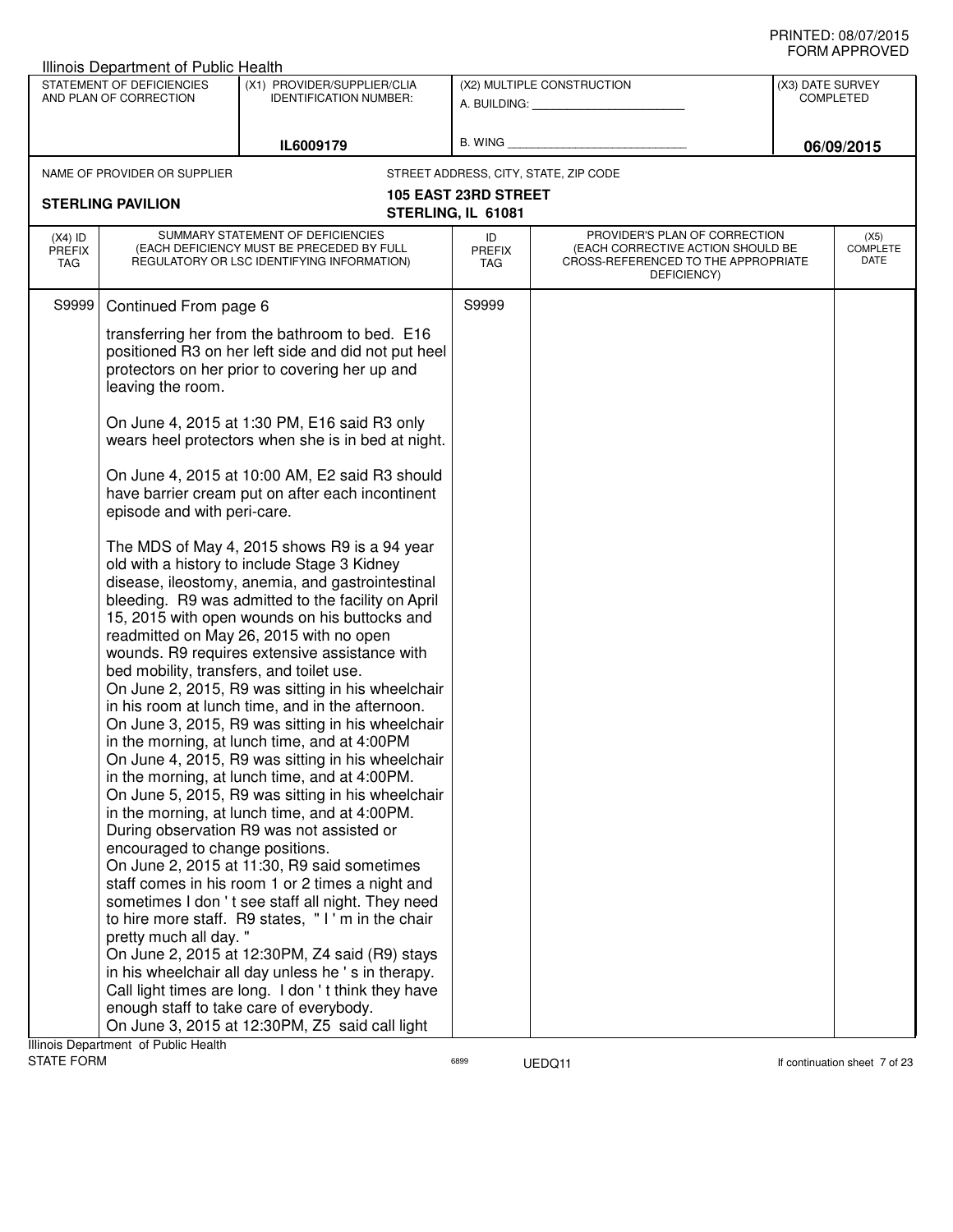| STATEMENT OF DEFICIENCIES<br>(X1) PROVIDER/SUPPLIER/CLIA<br>(X2) MULTIPLE CONSTRUCTION<br>(X3) DATE SURVEY<br>AND PLAN OF CORRECTION<br><b>IDENTIFICATION NUMBER:</b><br><b>COMPLETED</b><br>A. BUILDING: A. BUILDING:<br>B. WING<br>IL6009179<br>06/09/2015<br>STREET ADDRESS, CITY, STATE, ZIP CODE<br>NAME OF PROVIDER OR SUPPLIER<br><b>105 EAST 23RD STREET</b><br><b>STERLING PAVILION</b><br>STERLING, IL 61081<br>SUMMARY STATEMENT OF DEFICIENCIES<br>PROVIDER'S PLAN OF CORRECTION<br>$(X4)$ ID<br>(X5)<br>ID<br>COMPLETE<br>(EACH DEFICIENCY MUST BE PRECEDED BY FULL<br>(EACH CORRECTIVE ACTION SHOULD BE<br><b>PREFIX</b><br><b>PREFIX</b><br>DATE<br>REGULATORY OR LSC IDENTIFYING INFORMATION)<br>CROSS-REFERENCED TO THE APPROPRIATE<br>TAG<br>TAG<br>DEFICIENCY)<br>S9999<br>Continued From page 7<br>S9999<br>times are long, and that more staff needs to be<br>hired to care for all these people.<br>On June 3, 2015 at 1:00PM E18 RN (Registered<br>Nurse) said R9 has five new stage 2 pressure<br>ulcers on his buttocks. Two sores on the right<br>buttocks, and three sores on the left buttocks.<br>The May, 2015, The MAR (Medication<br>Administration Record) shows a liquid nutritional<br>supplement was ordered on May 8, 2015 three<br>times a day for 10 days. Out of the 30 doses R9<br>should have received, only 2 doses are signed as<br>given.<br>On June 4, 2015, at 2:00PM E2 DON (Director of<br>Nursing) said she is not sure why R9 did not get<br>his liquid nutritional supplement three times a day<br>from May 8 to May 18, 2015. E2 was unsure why<br>an alternate liquid nutritional supplement was not<br>offered. E2 said proper nutrition was important in<br>the healing of wounds.<br>The April 15, 2015 care plan shows, Problem: At<br>risk for skin breakdown, Goals: Not acquire any<br>new pressure ulcers, and intervention: Reposition<br>every 2 hours or as indicated by resident need,<br>provide reminders to reposition.<br>The MDS dated May 4, and June 4, 2015 shows<br>R9 's bed mobility as needing extensive<br>assistance.<br>R9 's nursing progress notes, MAR 's and TAR '<br>s (Treatment Administration Record) from April 15<br>through June 6, 2015 shows no documentation of<br>R9 being repositioned or<br>reminders/encouragement to reposition.<br>The June 3, 2015 skin risk assessment tool rated<br>R9 as 14 which is moderate risk.<br>The CNA skin check detail report on June 2,<br>2015 at 11:16PM, and on June 3 at 7:55AM<br>shows R9 had no new skin problems. The<br>Accident/Incident/Unusual Occurrence Report<br>dated June 3, 2015 at 8:00 AM, shows E18 RN<br>found Five stage 2 pressure ulcers on R9 's | Illinois Department of Public Health |  |  | שם ערו וחשווט |
|----------------------------------------------------------------------------------------------------------------------------------------------------------------------------------------------------------------------------------------------------------------------------------------------------------------------------------------------------------------------------------------------------------------------------------------------------------------------------------------------------------------------------------------------------------------------------------------------------------------------------------------------------------------------------------------------------------------------------------------------------------------------------------------------------------------------------------------------------------------------------------------------------------------------------------------------------------------------------------------------------------------------------------------------------------------------------------------------------------------------------------------------------------------------------------------------------------------------------------------------------------------------------------------------------------------------------------------------------------------------------------------------------------------------------------------------------------------------------------------------------------------------------------------------------------------------------------------------------------------------------------------------------------------------------------------------------------------------------------------------------------------------------------------------------------------------------------------------------------------------------------------------------------------------------------------------------------------------------------------------------------------------------------------------------------------------------------------------------------------------------------------------------------------------------------------------------------------------------------------------------------------------------------------------------------------------------------------------------------------------------------------------------------------------------------------------------------------------------------------------------------------------------------------------------------------------------------------------------------------------------------------------------------------------------------------------------------------|--------------------------------------|--|--|---------------|
|                                                                                                                                                                                                                                                                                                                                                                                                                                                                                                                                                                                                                                                                                                                                                                                                                                                                                                                                                                                                                                                                                                                                                                                                                                                                                                                                                                                                                                                                                                                                                                                                                                                                                                                                                                                                                                                                                                                                                                                                                                                                                                                                                                                                                                                                                                                                                                                                                                                                                                                                                                                                                                                                                                                |                                      |  |  |               |
|                                                                                                                                                                                                                                                                                                                                                                                                                                                                                                                                                                                                                                                                                                                                                                                                                                                                                                                                                                                                                                                                                                                                                                                                                                                                                                                                                                                                                                                                                                                                                                                                                                                                                                                                                                                                                                                                                                                                                                                                                                                                                                                                                                                                                                                                                                                                                                                                                                                                                                                                                                                                                                                                                                                |                                      |  |  |               |
|                                                                                                                                                                                                                                                                                                                                                                                                                                                                                                                                                                                                                                                                                                                                                                                                                                                                                                                                                                                                                                                                                                                                                                                                                                                                                                                                                                                                                                                                                                                                                                                                                                                                                                                                                                                                                                                                                                                                                                                                                                                                                                                                                                                                                                                                                                                                                                                                                                                                                                                                                                                                                                                                                                                |                                      |  |  |               |
|                                                                                                                                                                                                                                                                                                                                                                                                                                                                                                                                                                                                                                                                                                                                                                                                                                                                                                                                                                                                                                                                                                                                                                                                                                                                                                                                                                                                                                                                                                                                                                                                                                                                                                                                                                                                                                                                                                                                                                                                                                                                                                                                                                                                                                                                                                                                                                                                                                                                                                                                                                                                                                                                                                                |                                      |  |  |               |
|                                                                                                                                                                                                                                                                                                                                                                                                                                                                                                                                                                                                                                                                                                                                                                                                                                                                                                                                                                                                                                                                                                                                                                                                                                                                                                                                                                                                                                                                                                                                                                                                                                                                                                                                                                                                                                                                                                                                                                                                                                                                                                                                                                                                                                                                                                                                                                                                                                                                                                                                                                                                                                                                                                                |                                      |  |  |               |
|                                                                                                                                                                                                                                                                                                                                                                                                                                                                                                                                                                                                                                                                                                                                                                                                                                                                                                                                                                                                                                                                                                                                                                                                                                                                                                                                                                                                                                                                                                                                                                                                                                                                                                                                                                                                                                                                                                                                                                                                                                                                                                                                                                                                                                                                                                                                                                                                                                                                                                                                                                                                                                                                                                                |                                      |  |  |               |
|                                                                                                                                                                                                                                                                                                                                                                                                                                                                                                                                                                                                                                                                                                                                                                                                                                                                                                                                                                                                                                                                                                                                                                                                                                                                                                                                                                                                                                                                                                                                                                                                                                                                                                                                                                                                                                                                                                                                                                                                                                                                                                                                                                                                                                                                                                                                                                                                                                                                                                                                                                                                                                                                                                                |                                      |  |  |               |
|                                                                                                                                                                                                                                                                                                                                                                                                                                                                                                                                                                                                                                                                                                                                                                                                                                                                                                                                                                                                                                                                                                                                                                                                                                                                                                                                                                                                                                                                                                                                                                                                                                                                                                                                                                                                                                                                                                                                                                                                                                                                                                                                                                                                                                                                                                                                                                                                                                                                                                                                                                                                                                                                                                                | Illinois Department of Public Health |  |  |               |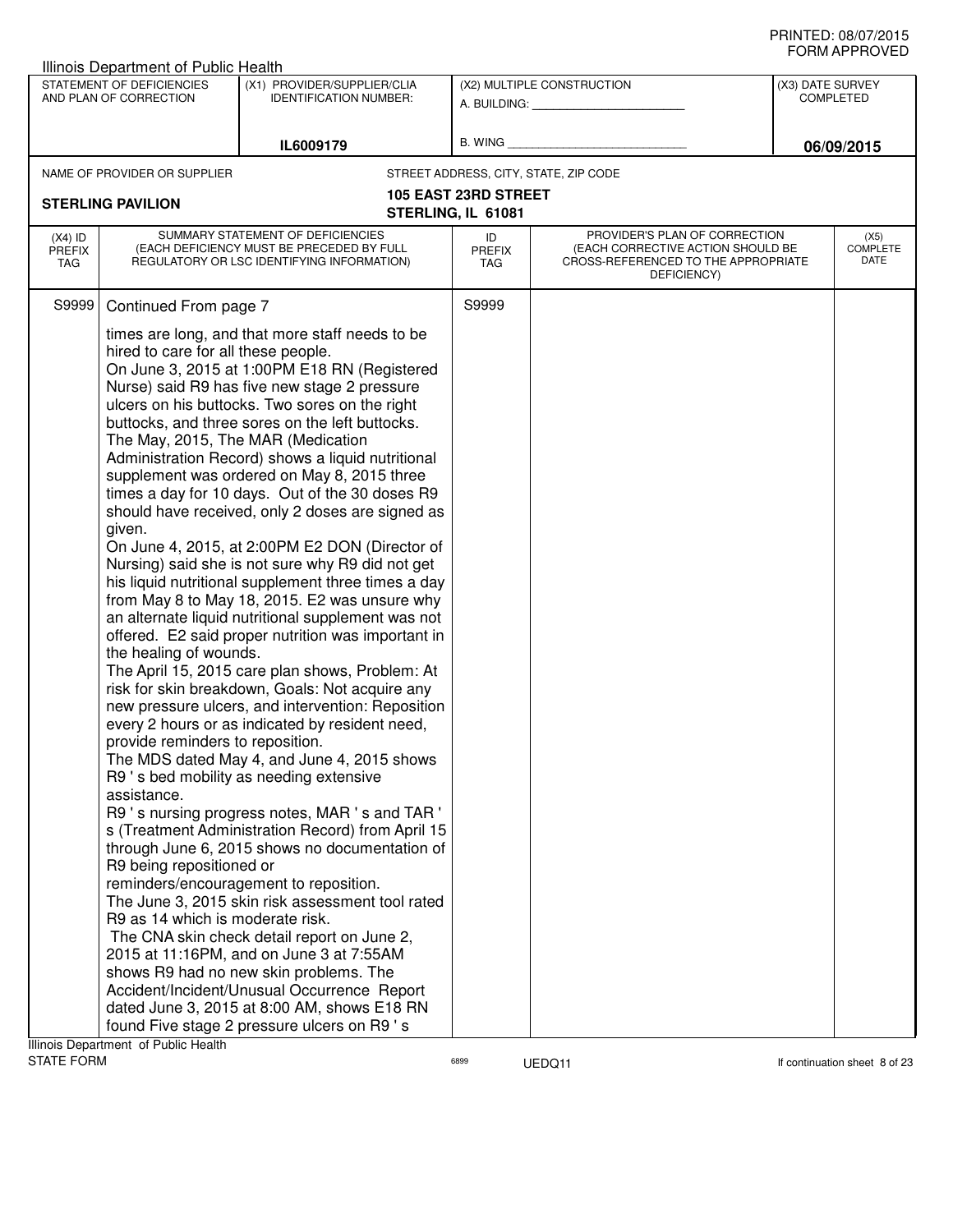|                                                                                                                                                                                                                                                                                                                                                                                                                                                                                                                                                                                                                                                                                                                                                         | Illinois Department of Public Health                    |                                                                                                                                                                                                                                                                                                                                                                                                                                                                                                                                                                                                                                                                                                                                                           |                                   |                                                                                                                          |                                      | ◡੶┉୷੶੶੶੶੶◡▾∟◡            |
|---------------------------------------------------------------------------------------------------------------------------------------------------------------------------------------------------------------------------------------------------------------------------------------------------------------------------------------------------------------------------------------------------------------------------------------------------------------------------------------------------------------------------------------------------------------------------------------------------------------------------------------------------------------------------------------------------------------------------------------------------------|---------------------------------------------------------|-----------------------------------------------------------------------------------------------------------------------------------------------------------------------------------------------------------------------------------------------------------------------------------------------------------------------------------------------------------------------------------------------------------------------------------------------------------------------------------------------------------------------------------------------------------------------------------------------------------------------------------------------------------------------------------------------------------------------------------------------------------|-----------------------------------|--------------------------------------------------------------------------------------------------------------------------|--------------------------------------|--------------------------|
|                                                                                                                                                                                                                                                                                                                                                                                                                                                                                                                                                                                                                                                                                                                                                         | STATEMENT OF DEFICIENCIES<br>AND PLAN OF CORRECTION     | (X1) PROVIDER/SUPPLIER/CLIA<br><b>IDENTIFICATION NUMBER:</b>                                                                                                                                                                                                                                                                                                                                                                                                                                                                                                                                                                                                                                                                                              |                                   | (X2) MULTIPLE CONSTRUCTION                                                                                               | (X3) DATE SURVEY<br><b>COMPLETED</b> |                          |
|                                                                                                                                                                                                                                                                                                                                                                                                                                                                                                                                                                                                                                                                                                                                                         |                                                         | IL6009179                                                                                                                                                                                                                                                                                                                                                                                                                                                                                                                                                                                                                                                                                                                                                 |                                   | B. WING <b>Example 2008</b>                                                                                              |                                      | 06/09/2015               |
|                                                                                                                                                                                                                                                                                                                                                                                                                                                                                                                                                                                                                                                                                                                                                         | NAME OF PROVIDER OR SUPPLIER                            |                                                                                                                                                                                                                                                                                                                                                                                                                                                                                                                                                                                                                                                                                                                                                           |                                   | STREET ADDRESS, CITY, STATE, ZIP CODE                                                                                    |                                      |                          |
| <b>STERLING PAVILION</b>                                                                                                                                                                                                                                                                                                                                                                                                                                                                                                                                                                                                                                                                                                                                |                                                         | 105 EAST 23RD STREET<br>STERLING, IL 61081                                                                                                                                                                                                                                                                                                                                                                                                                                                                                                                                                                                                                                                                                                                |                                   |                                                                                                                          |                                      |                          |
| $(X4)$ ID<br><b>PREFIX</b><br>TAG                                                                                                                                                                                                                                                                                                                                                                                                                                                                                                                                                                                                                                                                                                                       |                                                         | SUMMARY STATEMENT OF DEFICIENCIES<br>(EACH DEFICIENCY MUST BE PRECEDED BY FULL<br>REGULATORY OR LSC IDENTIFYING INFORMATION)                                                                                                                                                                                                                                                                                                                                                                                                                                                                                                                                                                                                                              | ID<br><b>PREFIX</b><br><b>TAG</b> | PROVIDER'S PLAN OF CORRECTION<br>(EACH CORRECTIVE ACTION SHOULD BE<br>CROSS-REFERENCED TO THE APPROPRIATE<br>DEFICIENCY) |                                      | (X5)<br>COMPLETE<br>DATE |
|                                                                                                                                                                                                                                                                                                                                                                                                                                                                                                                                                                                                                                                                                                                                                         | buttocks.<br>destruction of tissue.                     | The November, 2013 pressure ulcer/skin<br>breakdown policy states 1). The nursing staff and<br>attending physician will screen and document an<br>individual 's significant risk factors for developing<br>pressure sores; for example, immobility, recent<br>weight loss, and history of pressure ulcer(s). 2).<br>In addition, the nurse shall monitor and<br>document/report e. Resident's mobility status.<br>The same policy states, under the heading, "<br>Prevention of Pressure Ulcers ", General<br>Guidelines. 1). Pressure ulcers are usually<br>formed when a resident remains in the same<br>position for an extended period of time causing<br>increased pressure or a decrease of circulation<br>(blood flow) to that area and subsequent |                                   |                                                                                                                          |                                      |                          |
|                                                                                                                                                                                                                                                                                                                                                                                                                                                                                                                                                                                                                                                                                                                                                         |                                                         | (B)                                                                                                                                                                                                                                                                                                                                                                                                                                                                                                                                                                                                                                                                                                                                                       |                                   |                                                                                                                          |                                      |                          |
|                                                                                                                                                                                                                                                                                                                                                                                                                                                                                                                                                                                                                                                                                                                                                         | 300.610a)<br>300.1210b)5)<br>300.1210d)6)<br>300.3240a) |                                                                                                                                                                                                                                                                                                                                                                                                                                                                                                                                                                                                                                                                                                                                                           |                                   |                                                                                                                          |                                      |                          |
| Section 300.610 Resident Care Policies<br>a) The facility shall have written policies and<br>procedures governing all services provided by the<br>facility. The written policies and procedures shall<br>be formulated by a Resident Care Policy<br>Committee consisting of at least the<br>administrator, the advisory physician or the<br>medical advisory committee, and representatives<br>of nursing and other services in the facility. The<br>policies shall comply with the Act and this Part.<br>The written policies shall be followed in operating<br>the facility and shall be reviewed at least annually<br>by this committee, documented by written, signed<br>and dated minutes of the meeting.<br>Illinois Denartment, of Public Health |                                                         |                                                                                                                                                                                                                                                                                                                                                                                                                                                                                                                                                                                                                                                                                                                                                           |                                   |                                                                                                                          |                                      |                          |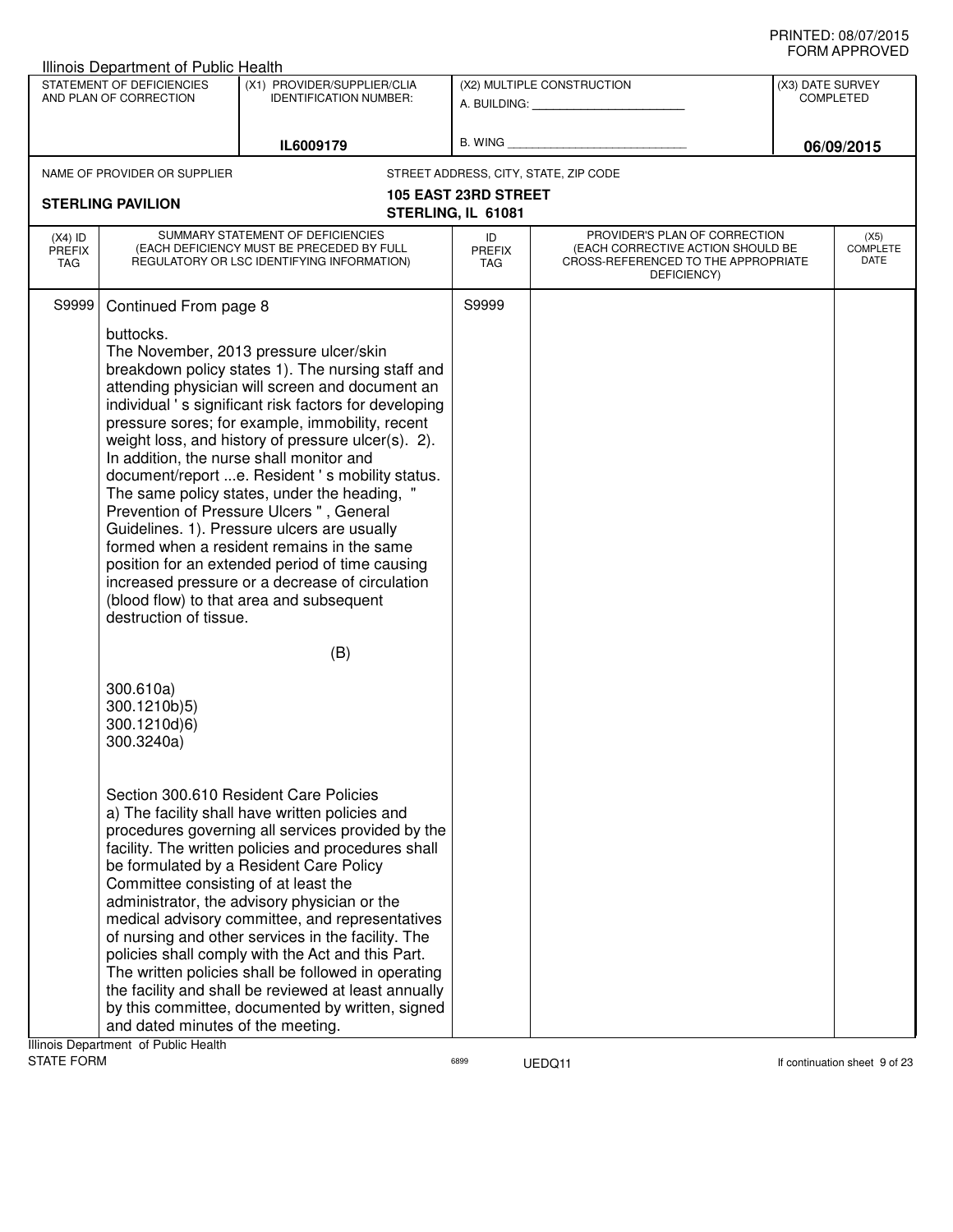|                                   | Illinois Department of Public Health                            |                                                                                                                                                                                                                                                                                                                                                             |                                            |                                                                                                                          |                                      |                                 |
|-----------------------------------|-----------------------------------------------------------------|-------------------------------------------------------------------------------------------------------------------------------------------------------------------------------------------------------------------------------------------------------------------------------------------------------------------------------------------------------------|--------------------------------------------|--------------------------------------------------------------------------------------------------------------------------|--------------------------------------|---------------------------------|
|                                   | STATEMENT OF DEFICIENCIES<br>AND PLAN OF CORRECTION             | (X1) PROVIDER/SUPPLIER/CLIA                                                                                                                                                                                                                                                                                                                                 | (X2) MULTIPLE CONSTRUCTION                 |                                                                                                                          | (X3) DATE SURVEY<br><b>COMPLETED</b> |                                 |
|                                   |                                                                 | <b>IDENTIFICATION NUMBER:</b>                                                                                                                                                                                                                                                                                                                               |                                            | A. BUILDING: A. BUILDING:                                                                                                |                                      |                                 |
|                                   |                                                                 |                                                                                                                                                                                                                                                                                                                                                             | B. WING                                    |                                                                                                                          |                                      |                                 |
|                                   |                                                                 | IL6009179                                                                                                                                                                                                                                                                                                                                                   |                                            |                                                                                                                          |                                      | 06/09/2015                      |
|                                   | NAME OF PROVIDER OR SUPPLIER                                    |                                                                                                                                                                                                                                                                                                                                                             |                                            | STREET ADDRESS, CITY, STATE, ZIP CODE                                                                                    |                                      |                                 |
|                                   | <b>STERLING PAVILION</b>                                        |                                                                                                                                                                                                                                                                                                                                                             | 105 EAST 23RD STREET<br>STERLING, IL 61081 |                                                                                                                          |                                      |                                 |
|                                   |                                                                 |                                                                                                                                                                                                                                                                                                                                                             |                                            |                                                                                                                          |                                      |                                 |
| $(X4)$ ID<br><b>PREFIX</b><br>TAG |                                                                 | SUMMARY STATEMENT OF DEFICIENCIES<br>(EACH DEFICIENCY MUST BE PRECEDED BY FULL<br>REGULATORY OR LSC IDENTIFYING INFORMATION)                                                                                                                                                                                                                                | ID<br><b>PREFIX</b><br>TAG                 | PROVIDER'S PLAN OF CORRECTION<br>(EACH CORRECTIVE ACTION SHOULD BE<br>CROSS-REFERENCED TO THE APPROPRIATE<br>DEFICIENCY) |                                      | (X5)<br><b>COMPLETE</b><br>DATE |
| S9999                             | Continued From page 9                                           |                                                                                                                                                                                                                                                                                                                                                             | S9999                                      |                                                                                                                          |                                      |                                 |
|                                   | Nursing and Personal Care                                       | Section 300.1210 General Requirements for<br>b) The facility shall provide the necessary care                                                                                                                                                                                                                                                               |                                            |                                                                                                                          |                                      |                                 |
|                                   | care needs of the resident.                                     | and services to attain or maintain the highest<br>practicable physical, mental, and psychological<br>well-being of the resident, in accordance with<br>each resident's comprehensive resident care<br>plan. Adequate and properly supervised nursing<br>care and personal care shall be provided to each<br>resident to meet the total nursing and personal |                                            |                                                                                                                          |                                      |                                 |
|                                   | practicable level of functioning.                               | 5) All nursing personnel shall assist and<br>encourage residents with ambulation and safe<br>transfer activities as often as necessary in an<br>effort to help them retain or maintain their highest                                                                                                                                                        |                                            |                                                                                                                          |                                      |                                 |
|                                   | and shall be practiced on a 24-hour,<br>seven-day-a-week basis: | d) Pursuant to subsection (a), general nursing<br>care shall include, at a minimum, the following                                                                                                                                                                                                                                                           |                                            |                                                                                                                          |                                      |                                 |
|                                   | and assistance to prevent accidents.                            | 6) All necessary precautions shall be taken to<br>assure that the residents' environment remains<br>as free of accident hazards as possible. All<br>nursing personnel shall evaluate residents to see<br>that each resident receives adequate supervision                                                                                                   |                                            |                                                                                                                          |                                      |                                 |
|                                   | Section 300.3240 Abuse and Neglect                              | a) An owner, licensee, administrator, employee or<br>agent of a facility shall not abuse or neglect a<br>resident. (A, B) (Section 2-107 of the Act)                                                                                                                                                                                                        |                                            |                                                                                                                          |                                      |                                 |
|                                   |                                                                 | These Requirements are not met as evidenced                                                                                                                                                                                                                                                                                                                 |                                            |                                                                                                                          |                                      |                                 |
| <b>STATE FORM</b>                 | Illinois Department of Public Health                            |                                                                                                                                                                                                                                                                                                                                                             | 6899                                       | UEDQ11                                                                                                                   |                                      | If continuation sheet 10 of 23  |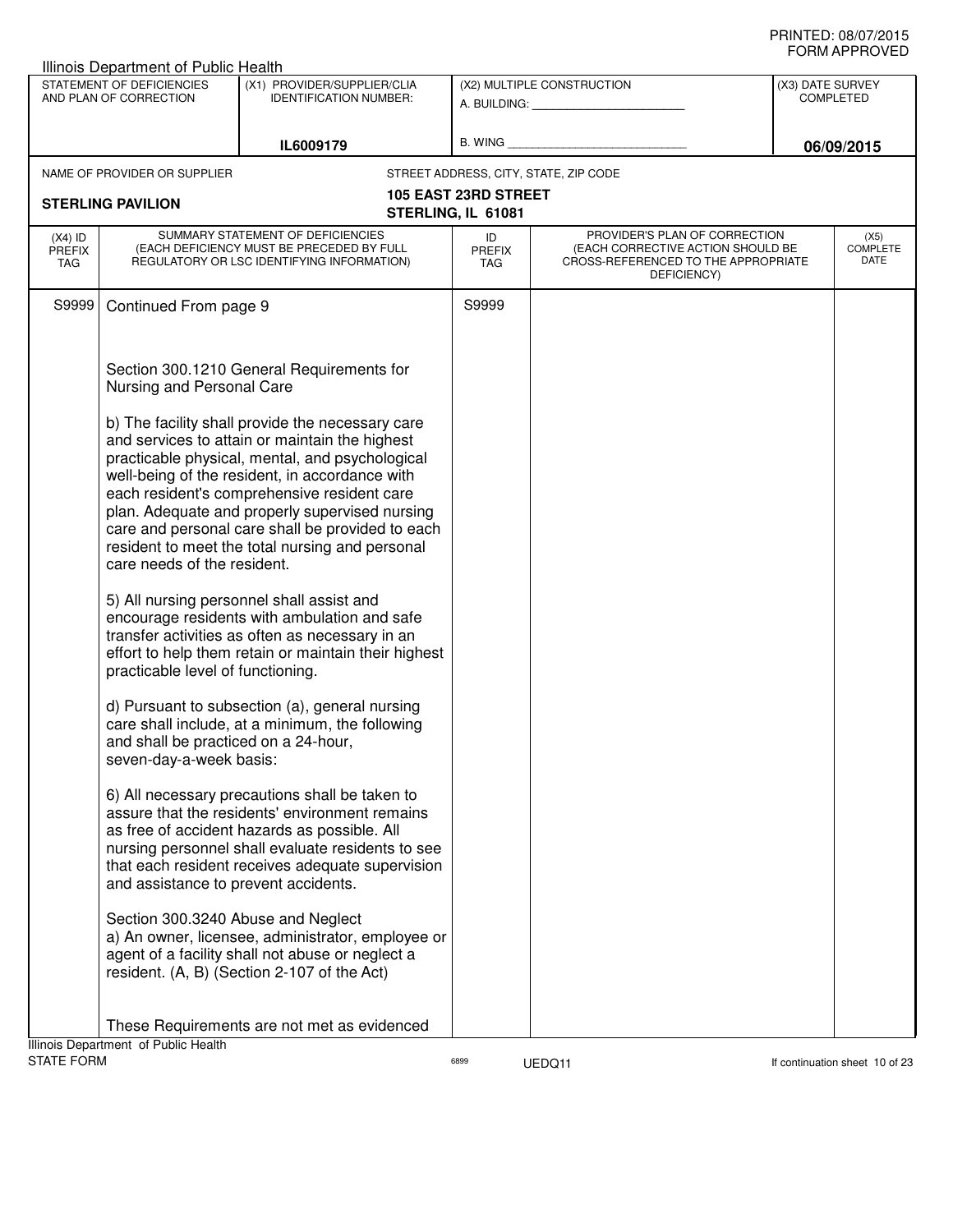|                                          | Illinois Department of Public Health |                                                                                                                              |                                   |                                                                                                                          |                  |                                 |
|------------------------------------------|--------------------------------------|------------------------------------------------------------------------------------------------------------------------------|-----------------------------------|--------------------------------------------------------------------------------------------------------------------------|------------------|---------------------------------|
|                                          | STATEMENT OF DEFICIENCIES            | (X1) PROVIDER/SUPPLIER/CLIA<br><b>IDENTIFICATION NUMBER:</b>                                                                 |                                   | (X2) MULTIPLE CONSTRUCTION                                                                                               | (X3) DATE SURVEY |                                 |
|                                          | AND PLAN OF CORRECTION               |                                                                                                                              |                                   | A. BUILDING: A. BUILDING:                                                                                                |                  | <b>COMPLETED</b>                |
|                                          |                                      |                                                                                                                              |                                   |                                                                                                                          |                  |                                 |
|                                          |                                      | IL6009179                                                                                                                    | B. WING                           |                                                                                                                          |                  | 06/09/2015                      |
|                                          | NAME OF PROVIDER OR SUPPLIER         |                                                                                                                              |                                   | STREET ADDRESS, CITY, STATE, ZIP CODE                                                                                    |                  |                                 |
|                                          | <b>STERLING PAVILION</b>             |                                                                                                                              | 105 EAST 23RD STREET              |                                                                                                                          |                  |                                 |
|                                          |                                      |                                                                                                                              | STERLING, IL 61081                |                                                                                                                          |                  |                                 |
| $(X4)$ ID<br><b>PREFIX</b><br><b>TAG</b> |                                      | SUMMARY STATEMENT OF DEFICIENCIES<br>(EACH DEFICIENCY MUST BE PRECEDED BY FULL<br>REGULATORY OR LSC IDENTIFYING INFORMATION) | ID<br><b>PREFIX</b><br><b>TAG</b> | PROVIDER'S PLAN OF CORRECTION<br>(EACH CORRECTIVE ACTION SHOULD BE<br>CROSS-REFERENCED TO THE APPROPRIATE<br>DEFICIENCY) |                  | (X5)<br><b>COMPLETE</b><br>DATE |
| S9999                                    | Continued From page 10               |                                                                                                                              | S9999                             |                                                                                                                          |                  |                                 |
|                                          | by:                                  |                                                                                                                              |                                   |                                                                                                                          |                  |                                 |
|                                          |                                      |                                                                                                                              |                                   |                                                                                                                          |                  |                                 |
|                                          |                                      |                                                                                                                              |                                   |                                                                                                                          |                  |                                 |
|                                          |                                      | Based on observation, interview, and record<br>review the facility failed to supervise a resident                            |                                   |                                                                                                                          |                  |                                 |
|                                          |                                      | with dementia to prevent a fall, the facility failed                                                                         |                                   |                                                                                                                          |                  |                                 |
|                                          |                                      | to ensure a resident bed was in a locked position,                                                                           |                                   |                                                                                                                          |                  |                                 |
|                                          |                                      | the facility failed to have staff available to assist a                                                                      |                                   |                                                                                                                          |                  |                                 |
|                                          |                                      | resident at risk for falls. The facility failed to safely<br>transfer residents with the use of mechanical lift              |                                   |                                                                                                                          |                  |                                 |
|                                          |                                      | devices. These failures contributed to R3                                                                                    |                                   |                                                                                                                          |                  |                                 |
|                                          |                                      | sustaining fractures to two cervical vertebrae (C1,                                                                          |                                   |                                                                                                                          |                  |                                 |
|                                          | $C2$ ).                              |                                                                                                                              |                                   |                                                                                                                          |                  |                                 |
|                                          |                                      | This applies to 4 of 17 residents (R3, R7, R1,<br>R14) reviewed for safety in the sample of 17 and                           |                                   |                                                                                                                          |                  |                                 |
|                                          |                                      | 1 resident (R21) in the supplemental sample.                                                                                 |                                   |                                                                                                                          |                  |                                 |
|                                          | The findings include:                |                                                                                                                              |                                   |                                                                                                                          |                  |                                 |
|                                          | with a soft neck brace on.           | 1. On June 2, 2015 at 11:50 AM, R3 was leaning<br>forward in her wheelchair at the dining room table                         |                                   |                                                                                                                          |                  |                                 |
|                                          |                                      | R3's May 1, 2015 POS (Physician Order Sheet)                                                                                 |                                   |                                                                                                                          |                  |                                 |
|                                          |                                      | shows diagnoses to include traumatic falls with                                                                              |                                   |                                                                                                                          |                  |                                 |
|                                          | conditions.                          | fractures, Alzheimer's disease, and psychotic                                                                                |                                   |                                                                                                                          |                  |                                 |
|                                          |                                      | The MDS (Minimum Data Set) of May 9, 2015                                                                                    |                                   |                                                                                                                          |                  |                                 |
|                                          |                                      | shows R3 requires extensive staff assistance with                                                                            |                                   |                                                                                                                          |                  |                                 |
|                                          |                                      | transfers, dressing, hygiene, bathing, and                                                                                   |                                   |                                                                                                                          |                  |                                 |
|                                          | severe cognitive impairment.         | toileting. The May 9, 2015 MDS shows R3 has                                                                                  |                                   |                                                                                                                          |                  |                                 |
|                                          |                                      | R3's August 20, 2014 and February 18, 2015 fall                                                                              |                                   |                                                                                                                          |                  |                                 |
|                                          |                                      | risk screening tools shows R3 is high risk for falls.                                                                        |                                   |                                                                                                                          |                  |                                 |
|                                          |                                      | R3's nurse note entry dated September 9, 2014                                                                                |                                   |                                                                                                                          |                  |                                 |
|                                          |                                      | shows "Called to B1 hallway approximately 6:45                                                                               |                                   |                                                                                                                          |                  |                                 |
| <b>STATE FORM</b>                        | Illinois Department of Public Health |                                                                                                                              | 6899                              |                                                                                                                          |                  | If continuation sheet 11 of 23  |
|                                          |                                      |                                                                                                                              |                                   | UEDQ11                                                                                                                   |                  |                                 |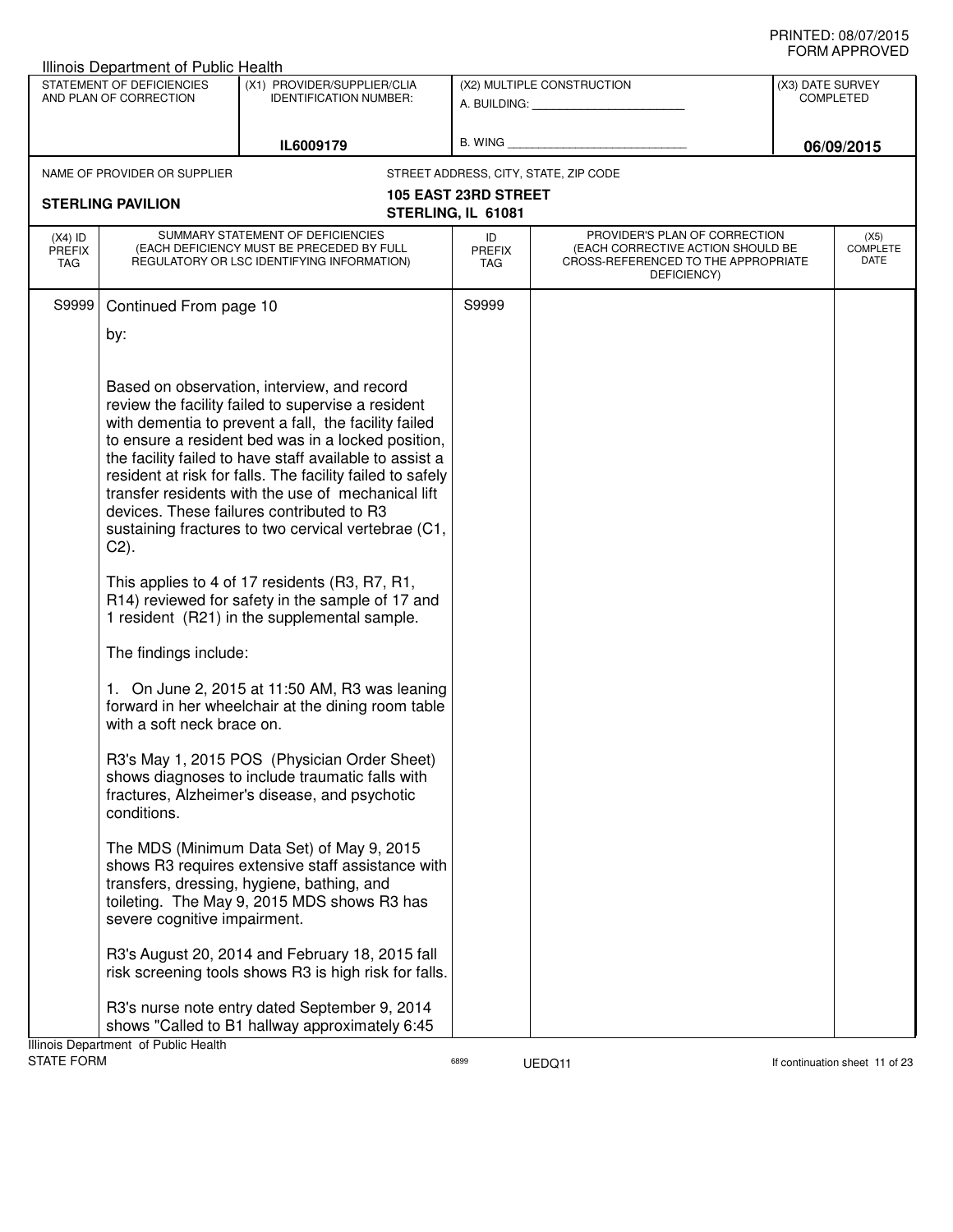|                                   | Illinois Department of Public Health                |                                                                                                                              |                             |                                                                                                                          |                  |                                 |
|-----------------------------------|-----------------------------------------------------|------------------------------------------------------------------------------------------------------------------------------|-----------------------------|--------------------------------------------------------------------------------------------------------------------------|------------------|---------------------------------|
|                                   | STATEMENT OF DEFICIENCIES<br>AND PLAN OF CORRECTION | (X1) PROVIDER/SUPPLIER/CLIA<br><b>IDENTIFICATION NUMBER:</b>                                                                 |                             | (X2) MULTIPLE CONSTRUCTION                                                                                               | (X3) DATE SURVEY | <b>COMPLETED</b>                |
|                                   |                                                     |                                                                                                                              |                             | A. BUILDING: A. BUILDING:                                                                                                |                  |                                 |
|                                   |                                                     |                                                                                                                              |                             |                                                                                                                          |                  |                                 |
|                                   |                                                     | IL6009179                                                                                                                    | B. WING                     |                                                                                                                          |                  | 06/09/2015                      |
|                                   | NAME OF PROVIDER OR SUPPLIER                        |                                                                                                                              |                             | STREET ADDRESS, CITY, STATE, ZIP CODE                                                                                    |                  |                                 |
|                                   | <b>STERLING PAVILION</b>                            |                                                                                                                              | <b>105 EAST 23RD STREET</b> |                                                                                                                          |                  |                                 |
|                                   |                                                     |                                                                                                                              | STERLING, IL 61081          |                                                                                                                          |                  |                                 |
| $(X4)$ ID<br><b>PREFIX</b><br>TAG |                                                     | SUMMARY STATEMENT OF DEFICIENCIES<br>(EACH DEFICIENCY MUST BE PRECEDED BY FULL<br>REGULATORY OR LSC IDENTIFYING INFORMATION) | ID<br><b>PREFIX</b><br>TAG  | PROVIDER'S PLAN OF CORRECTION<br>(EACH CORRECTIVE ACTION SHOULD BE<br>CROSS-REFERENCED TO THE APPROPRIATE<br>DEFICIENCY) |                  | (X5)<br><b>COMPLETE</b><br>DATE |
| S9999                             | Continued From page 11                              |                                                                                                                              | S9999                       |                                                                                                                          |                  |                                 |
|                                   |                                                     | AM. Resident on floor with moderate amount of                                                                                |                             |                                                                                                                          |                  |                                 |
|                                   |                                                     | bleeding coming from her head. Assessment                                                                                    |                             |                                                                                                                          |                  |                                 |
|                                   |                                                     | obtained as well as I could. Resident has                                                                                    |                             |                                                                                                                          |                  |                                 |
|                                   |                                                     | impaired cognitionSent to ER for Evaluation"                                                                                 |                             |                                                                                                                          |                  |                                 |
|                                   |                                                     | R3's nurse note entry dated September 9, 2014                                                                                |                             |                                                                                                                          |                  |                                 |
|                                   |                                                     | at 2:37 PM states "called to check resident                                                                                  |                             |                                                                                                                          |                  |                                 |
|                                   |                                                     | status. Informed resident taken to [medical<br>center] with C1, C2 [cervical neck] fractures."                               |                             |                                                                                                                          |                  |                                 |
|                                   |                                                     |                                                                                                                              |                             |                                                                                                                          |                  |                                 |
|                                   |                                                     | The facility Accident/Incident/Unusual Occurrence                                                                            |                             |                                                                                                                          |                  |                                 |
|                                   |                                                     | Statement dated September 7, 2014 shows E29<br>(CNA-Certified Nurse Assistant) wrote "I came                                 |                             |                                                                                                                          |                  |                                 |
|                                   |                                                     | out of a residents room, and heard [R3] yelling. I                                                                           |                             |                                                                                                                          |                  |                                 |
|                                   |                                                     | walked to the activity area and saw [R3] on the                                                                              |                             |                                                                                                                          |                  |                                 |
|                                   |                                                     | floor in front of the wheelchair. I notified the<br>nurse and applied pressure to her head wound".                           |                             |                                                                                                                          |                  |                                 |
|                                   |                                                     |                                                                                                                              |                             |                                                                                                                          |                  |                                 |
|                                   |                                                     | R3's Emergency Room note dated September 7,                                                                                  |                             |                                                                                                                          |                  |                                 |
|                                   |                                                     | 2014 shows "The patient presents following fall                                                                              |                             |                                                                                                                          |                  |                                 |
|                                   |                                                     | out of a wheelchair at the nursing home" and<br>"closed fracture of the cervical vertebra".                                  |                             |                                                                                                                          |                  |                                 |
|                                   |                                                     |                                                                                                                              |                             |                                                                                                                          |                  |                                 |
|                                   |                                                     | On June 6, 2015 at 5:20 PM, Z3 (Primary Medical                                                                              |                             |                                                                                                                          |                  |                                 |
|                                   |                                                     | Doctor) said the residents with dementia on the B<br>wing need more supervision and should not be                            |                             |                                                                                                                          |                  |                                 |
|                                   |                                                     | left unsupervised in the B wing activity room.                                                                               |                             |                                                                                                                          |                  |                                 |
|                                   |                                                     |                                                                                                                              |                             |                                                                                                                          |                  |                                 |
|                                   |                                                     | On June 4, 2015 at 1:30 PM E16 (CNA) said the<br>B Wing activity room is not supposed to have                                |                             |                                                                                                                          |                  |                                 |
|                                   |                                                     | residents in it unless there is a staff member or                                                                            |                             |                                                                                                                          |                  |                                 |
|                                   |                                                     | nurse in the room with them. E16 said she was                                                                                |                             |                                                                                                                          |                  |                                 |
|                                   |                                                     | working the morning R3 fell. E16 said "I was still<br>getting people up" and was in a resident room                          |                             |                                                                                                                          |                  |                                 |
|                                   |                                                     | when she [R3] fell. E16 said R3 is in the B wing                                                                             |                             |                                                                                                                          |                  |                                 |
|                                   |                                                     | activity room for supervision and because she is                                                                             |                             |                                                                                                                          |                  |                                 |
|                                   | high risk for falls.                                |                                                                                                                              |                             |                                                                                                                          |                  |                                 |
|                                   |                                                     | On June 5, 2015 during a confidential staff                                                                                  |                             |                                                                                                                          |                  |                                 |
|                                   |                                                     | interview, it was stated there are many times                                                                                |                             |                                                                                                                          |                  |                                 |
|                                   | Illinois Department of Public Health                |                                                                                                                              |                             |                                                                                                                          |                  |                                 |
| <b>STATE FORM</b>                 |                                                     |                                                                                                                              | 6899                        | UEDQ11                                                                                                                   |                  | If continuation sheet 12 of 23  |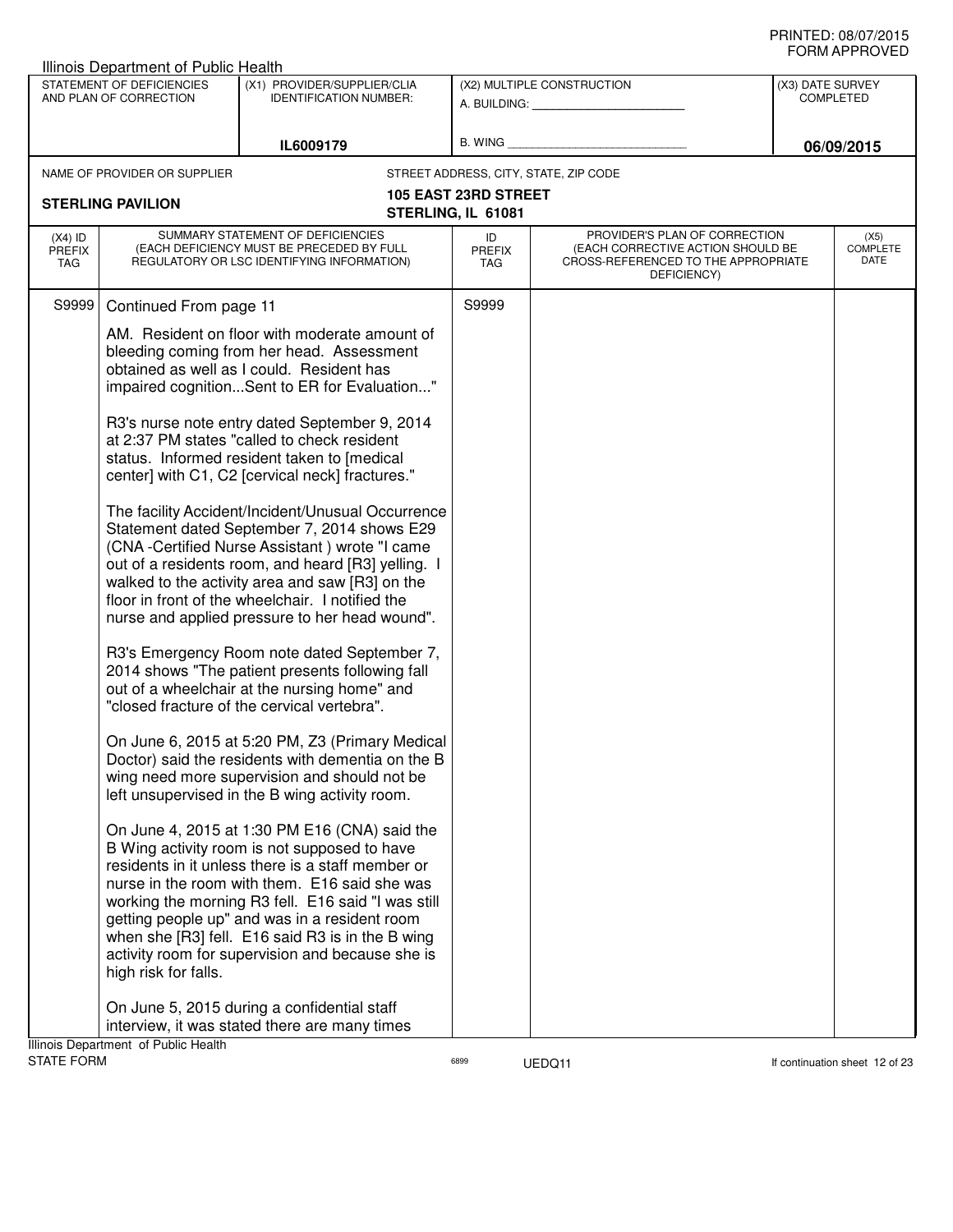|                                   | Illinois Department of Public Health                                                                          |                                                                                                                                                                                                                                                                                                                                                                                                                                                                                                                                                                                                                                                                                                                                                                                                                                                                                                                                                                                                                                         |                                                   |                                                                                                                          |                  |                                 |
|-----------------------------------|---------------------------------------------------------------------------------------------------------------|-----------------------------------------------------------------------------------------------------------------------------------------------------------------------------------------------------------------------------------------------------------------------------------------------------------------------------------------------------------------------------------------------------------------------------------------------------------------------------------------------------------------------------------------------------------------------------------------------------------------------------------------------------------------------------------------------------------------------------------------------------------------------------------------------------------------------------------------------------------------------------------------------------------------------------------------------------------------------------------------------------------------------------------------|---------------------------------------------------|--------------------------------------------------------------------------------------------------------------------------|------------------|---------------------------------|
|                                   | STATEMENT OF DEFICIENCIES<br>AND PLAN OF CORRECTION                                                           | (X1) PROVIDER/SUPPLIER/CLIA<br><b>IDENTIFICATION NUMBER:</b>                                                                                                                                                                                                                                                                                                                                                                                                                                                                                                                                                                                                                                                                                                                                                                                                                                                                                                                                                                            |                                                   | (X2) MULTIPLE CONSTRUCTION<br>A. BUILDING: A. BUILDING:                                                                  | (X3) DATE SURVEY | <b>COMPLETED</b>                |
|                                   |                                                                                                               | IL6009179                                                                                                                                                                                                                                                                                                                                                                                                                                                                                                                                                                                                                                                                                                                                                                                                                                                                                                                                                                                                                               | <b>B. WING</b>                                    |                                                                                                                          |                  | 06/09/2015                      |
|                                   | NAME OF PROVIDER OR SUPPLIER                                                                                  |                                                                                                                                                                                                                                                                                                                                                                                                                                                                                                                                                                                                                                                                                                                                                                                                                                                                                                                                                                                                                                         |                                                   | STREET ADDRESS, CITY, STATE, ZIP CODE                                                                                    |                  |                                 |
|                                   | <b>STERLING PAVILION</b>                                                                                      |                                                                                                                                                                                                                                                                                                                                                                                                                                                                                                                                                                                                                                                                                                                                                                                                                                                                                                                                                                                                                                         | <b>105 EAST 23RD STREET</b><br>STERLING, IL 61081 |                                                                                                                          |                  |                                 |
| $(X4)$ ID<br><b>PREFIX</b><br>TAG |                                                                                                               | SUMMARY STATEMENT OF DEFICIENCIES<br>(EACH DEFICIENCY MUST BE PRECEDED BY FULL<br>REGULATORY OR LSC IDENTIFYING INFORMATION)                                                                                                                                                                                                                                                                                                                                                                                                                                                                                                                                                                                                                                                                                                                                                                                                                                                                                                            | ID<br><b>PREFIX</b><br><b>TAG</b>                 | PROVIDER'S PLAN OF CORRECTION<br>(EACH CORRECTIVE ACTION SHOULD BE<br>CROSS-REFERENCED TO THE APPROPRIATE<br>DEFICIENCY) |                  | (X5)<br><b>COMPLETE</b><br>DATE |
| S9999                             | Continued From page 12                                                                                        |                                                                                                                                                                                                                                                                                                                                                                                                                                                                                                                                                                                                                                                                                                                                                                                                                                                                                                                                                                                                                                         | S9999                                             |                                                                                                                          |                  |                                 |
|                                   | a CNA is supposed to stay with them.<br>falls and most have dementia.                                         | there are not any staff members in the B wing<br>activity room with the residents in the morning<br>until the activity staff arrives. It was also stated<br>there is usually only two CNAs until around 8:00<br>AM and the CNAs cannot see into the activity<br>room while they are getting residents up.<br>On June 4, 2015 at 1:15 PM, E35 (Activity Aide)<br>said residents are not supposed to be in the B<br>wing activity room unless a staff member is<br>present. E35 said everyone on the B wing is<br>considered high risk for falls because they have<br>dementia. E35 said the activity department works<br>in the activity room from 8:00 AM until 9:00 PM<br>and if a resident is up before 8:00 AM a nurse or<br>On June 4, 2015 at 10:00 AM, E2 (Director of<br>Nursing-DON) said R3 was left in the B wing<br>activity room unsupervised when she fell on<br>September 7, 2014. E2 said the residents on the<br>B wing should be under direct supervision at all<br>times while up because they are at a high risk for |                                                   |                                                                                                                          |                  |                                 |
|                                   | minimize complications from falling."<br>adjustments made as needed".<br>Illinois Department of Public Health | The facility "Fall Management" policy states "The<br>staff will identify interventions related to the<br>resident's specific risks and causes to try to<br>prevent the resident from falling and to try to<br>The May, 2015 Fall Prevention Activities Pre and<br>Post Falls shows "As a fall occursthe plan of<br>care will be updatedThe revisions to the fall<br>care plan will be monitored for effectiveness and<br>2. On June 2, 2015 at 1:30 PM, E16 (CNA)<br>attached a stand lift sling to R3. E16 had to<br>assist R3 by placing her hands on the standing                                                                                                                                                                                                                                                                                                                                                                                                                                                                    |                                                   |                                                                                                                          |                  |                                 |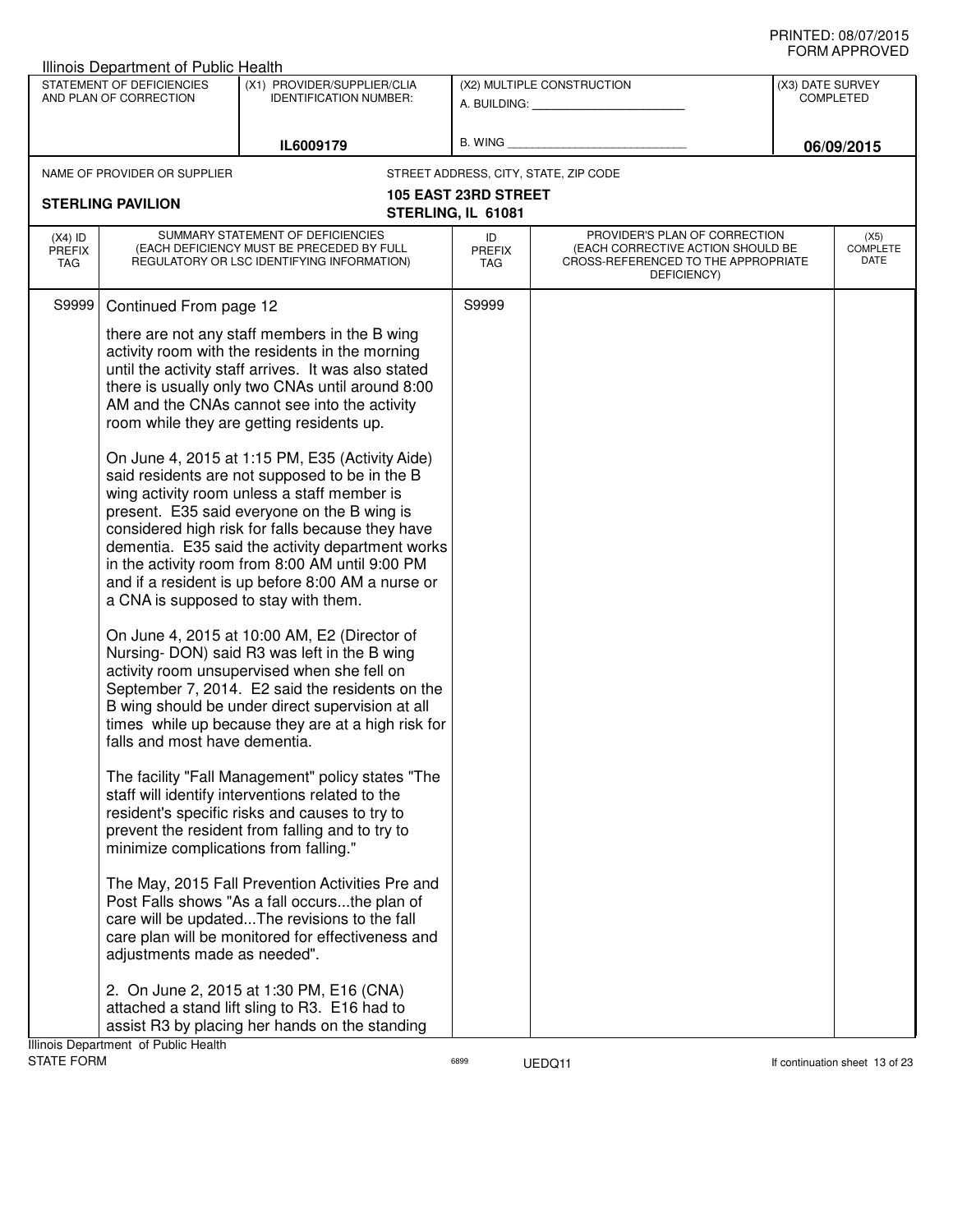|                                   | Illinois Department of Public Health                |                                                                                                                                                                                                                                                                                                                                                                                                                                                                                                                                                                                                                                                                                                                                                        |                             |                                                                                                                          |                  |                                 |
|-----------------------------------|-----------------------------------------------------|--------------------------------------------------------------------------------------------------------------------------------------------------------------------------------------------------------------------------------------------------------------------------------------------------------------------------------------------------------------------------------------------------------------------------------------------------------------------------------------------------------------------------------------------------------------------------------------------------------------------------------------------------------------------------------------------------------------------------------------------------------|-----------------------------|--------------------------------------------------------------------------------------------------------------------------|------------------|---------------------------------|
|                                   | STATEMENT OF DEFICIENCIES<br>AND PLAN OF CORRECTION | (X1) PROVIDER/SUPPLIER/CLIA                                                                                                                                                                                                                                                                                                                                                                                                                                                                                                                                                                                                                                                                                                                            |                             | (X2) MULTIPLE CONSTRUCTION                                                                                               | (X3) DATE SURVEY |                                 |
|                                   |                                                     | <b>IDENTIFICATION NUMBER:</b>                                                                                                                                                                                                                                                                                                                                                                                                                                                                                                                                                                                                                                                                                                                          |                             | A. BUILDING: A. BUILDING:                                                                                                |                  | <b>COMPLETED</b>                |
|                                   |                                                     |                                                                                                                                                                                                                                                                                                                                                                                                                                                                                                                                                                                                                                                                                                                                                        |                             |                                                                                                                          |                  |                                 |
|                                   |                                                     | IL6009179                                                                                                                                                                                                                                                                                                                                                                                                                                                                                                                                                                                                                                                                                                                                              | B. WING                     |                                                                                                                          |                  | 06/09/2015                      |
|                                   | NAME OF PROVIDER OR SUPPLIER                        |                                                                                                                                                                                                                                                                                                                                                                                                                                                                                                                                                                                                                                                                                                                                                        |                             | STREET ADDRESS, CITY, STATE, ZIP CODE                                                                                    |                  |                                 |
|                                   | <b>STERLING PAVILION</b>                            |                                                                                                                                                                                                                                                                                                                                                                                                                                                                                                                                                                                                                                                                                                                                                        | <b>105 EAST 23RD STREET</b> |                                                                                                                          |                  |                                 |
|                                   |                                                     |                                                                                                                                                                                                                                                                                                                                                                                                                                                                                                                                                                                                                                                                                                                                                        | STERLING, IL 61081          |                                                                                                                          |                  |                                 |
| $(X4)$ ID<br><b>PREFIX</b><br>TAG |                                                     | SUMMARY STATEMENT OF DEFICIENCIES<br>(EACH DEFICIENCY MUST BE PRECEDED BY FULL<br>REGULATORY OR LSC IDENTIFYING INFORMATION)                                                                                                                                                                                                                                                                                                                                                                                                                                                                                                                                                                                                                           | ID<br><b>PREFIX</b><br>TAG  | PROVIDER'S PLAN OF CORRECTION<br>(EACH CORRECTIVE ACTION SHOULD BE<br>CROSS-REFERENCED TO THE APPROPRIATE<br>DEFICIENCY) |                  | (X5)<br><b>COMPLETE</b><br>DATE |
| S9999                             | Continued From page 13                              |                                                                                                                                                                                                                                                                                                                                                                                                                                                                                                                                                                                                                                                                                                                                                        | S9999                       |                                                                                                                          |                  |                                 |
|                                   | them.                                               | mechanical lift hand bars. Without attaching the<br>lift leg strap around R3's legs, E16 raised R3 to a<br>standing position and took R3 into the bathroom.<br>R3 let go of the stand lift with her her right arm<br>while she was wheeled into the bathroom. After<br>R3 was finished in the bathroom, E16 used the<br>mechanical lift to raise R3 to a standing position.<br>R3 was not holding onto the lift with her left or<br>right hand. E16 did not prompt R3 to hold onto<br>the handles, and did not attach the strap to R3's<br>legs. E16 said R3 does not step off the lift so she<br>does not need the leg strap secured around her<br>legs. E16 said the CNAs know if someone will<br>step off and if they do, they use the leg strap on |                             |                                                                                                                          |                  |                                 |
|                                   | when it would be needed.                            | On June 4, 2015 at 10:00 AM, E2 said the<br>restorative CNAs assess the appropriateness of<br>resident transfers. E2 said after they assess the<br>resident, they notify her and she updates the care<br>plan. E2 said if a resident is unable to hold on to<br>the handles on the mechanical stand lift, the<br>resident should be changed to a mechanical lift.<br>E2 said it is not a safe transfer if the resident<br>cannot hold onto the handles on the mechanical<br>stand lift. E2 said it would depend on the<br>situation whether or not the leg strap should be<br>used, and she has not care planned the leg strap<br>as needed for any residents, and she is not sure                                                                     |                             |                                                                                                                          |                  |                                 |
|                                   | devices.                                            | The facility policy "Safe, Lifting, and Movement of<br>Residents" dated November, 2013 shows "Staff<br>responsible for direct resident care will be trained<br>in the use of manual and mechanical lifting                                                                                                                                                                                                                                                                                                                                                                                                                                                                                                                                             |                             |                                                                                                                          |                  |                                 |
|                                   |                                                     | The facility undated Owners Operator and<br>Maintenance Manual states "secure legs" prior to<br>transfer of the resident and "instruct the patient to                                                                                                                                                                                                                                                                                                                                                                                                                                                                                                                                                                                                  |                             |                                                                                                                          |                  |                                 |
| <b>STATE FORM</b>                 | Illinois Department of Public Health                |                                                                                                                                                                                                                                                                                                                                                                                                                                                                                                                                                                                                                                                                                                                                                        | 6899                        | UEDQ11                                                                                                                   |                  | If continuation sheet 14 of 23  |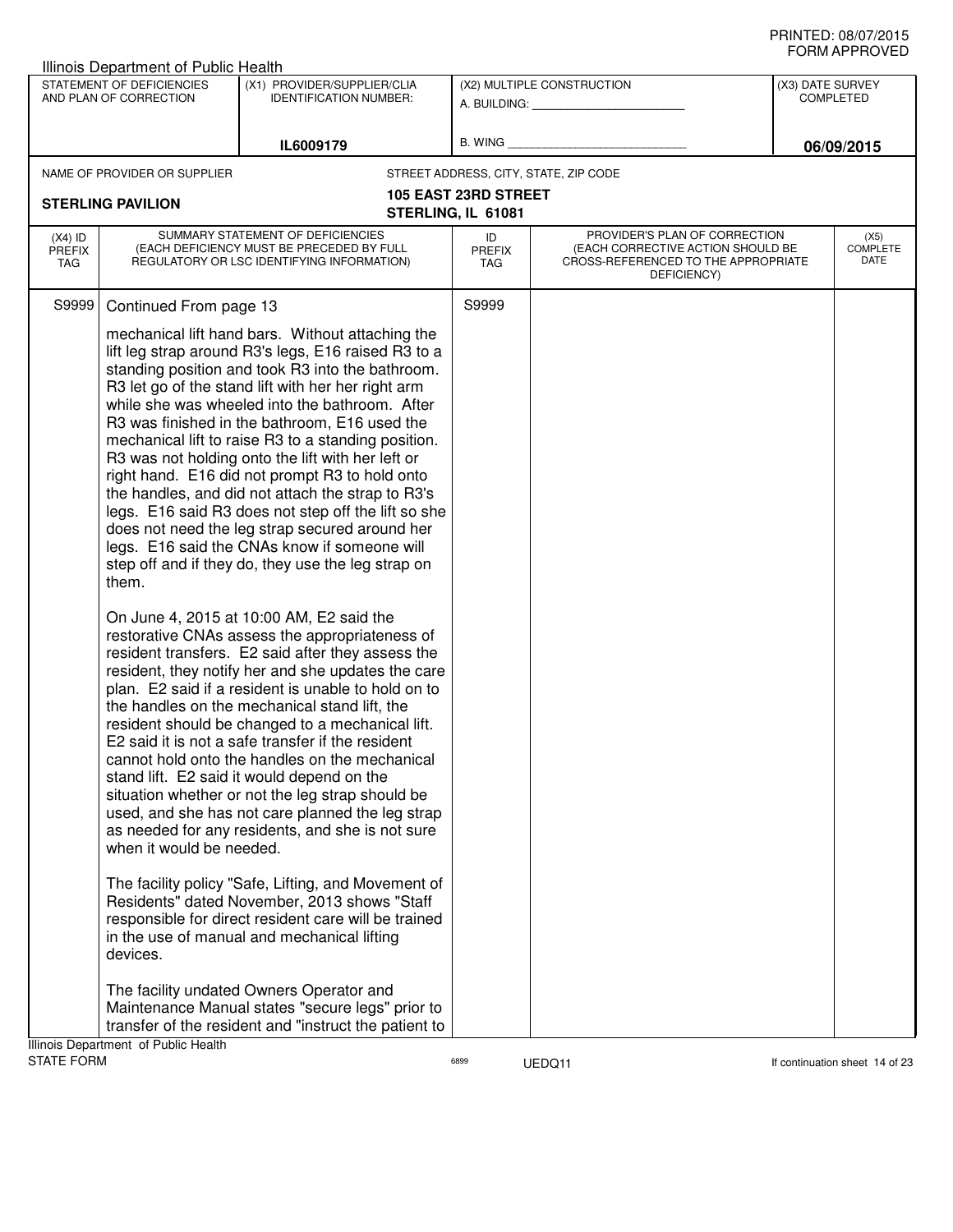|                                          | Illinois Department of Public Health                |                                                                                                                                                                                                                                                                                                                                                                                                                                                                  |                             |                                                                                                                          |                  |                                 |
|------------------------------------------|-----------------------------------------------------|------------------------------------------------------------------------------------------------------------------------------------------------------------------------------------------------------------------------------------------------------------------------------------------------------------------------------------------------------------------------------------------------------------------------------------------------------------------|-----------------------------|--------------------------------------------------------------------------------------------------------------------------|------------------|---------------------------------|
|                                          | STATEMENT OF DEFICIENCIES<br>AND PLAN OF CORRECTION | (X1) PROVIDER/SUPPLIER/CLIA<br><b>IDENTIFICATION NUMBER:</b>                                                                                                                                                                                                                                                                                                                                                                                                     |                             | (X2) MULTIPLE CONSTRUCTION                                                                                               | (X3) DATE SURVEY | <b>COMPLETED</b>                |
|                                          |                                                     |                                                                                                                                                                                                                                                                                                                                                                                                                                                                  |                             | A. BUILDING: A. BUILDING:                                                                                                |                  |                                 |
|                                          |                                                     | IL6009179                                                                                                                                                                                                                                                                                                                                                                                                                                                        | B. WING                     |                                                                                                                          |                  | 06/09/2015                      |
|                                          |                                                     |                                                                                                                                                                                                                                                                                                                                                                                                                                                                  |                             |                                                                                                                          |                  |                                 |
|                                          | NAME OF PROVIDER OR SUPPLIER                        |                                                                                                                                                                                                                                                                                                                                                                                                                                                                  | <b>105 EAST 23RD STREET</b> | STREET ADDRESS, CITY, STATE, ZIP CODE                                                                                    |                  |                                 |
|                                          | <b>STERLING PAVILION</b>                            |                                                                                                                                                                                                                                                                                                                                                                                                                                                                  | STERLING, IL 61081          |                                                                                                                          |                  |                                 |
| $(X4)$ ID<br><b>PREFIX</b><br><b>TAG</b> |                                                     | SUMMARY STATEMENT OF DEFICIENCIES<br>(EACH DEFICIENCY MUST BE PRECEDED BY FULL<br>REGULATORY OR LSC IDENTIFYING INFORMATION)                                                                                                                                                                                                                                                                                                                                     | ID<br><b>PREFIX</b><br>TAG  | PROVIDER'S PLAN OF CORRECTION<br>(EACH CORRECTIVE ACTION SHOULD BE<br>CROSS-REFERENCED TO THE APPROPRIATE<br>DEFICIENCY) |                  | (X5)<br><b>COMPLETE</b><br>DATE |
| S9999                                    | Continued From page 14                              |                                                                                                                                                                                                                                                                                                                                                                                                                                                                  | S9999                       |                                                                                                                          |                  |                                 |
|                                          | stand up lift.                                      | hold onto the hand grips on both sides of the                                                                                                                                                                                                                                                                                                                                                                                                                    |                             |                                                                                                                          |                  |                                 |
|                                          | and pressure ulcers.                                | 3. R12's care plan dated May 24, 2015 shows<br>diagnoses to include dementia, prostate cancer,                                                                                                                                                                                                                                                                                                                                                                   |                             |                                                                                                                          |                  |                                 |
|                                          |                                                     | The MDS of June 2, 2015 shows R12 has severe<br>cognitive impairment and requires extensive<br>assistance from staff with transfers, eating,<br>dressing, hygiene, bathing, and toileting. This<br>MDS shows R12 has a history of falls.                                                                                                                                                                                                                         |                             |                                                                                                                          |                  |                                 |
|                                          | shows R12 is at a high risk for falls.              | R12's May 12, 2015 Fall Risk Screening Tool                                                                                                                                                                                                                                                                                                                                                                                                                      |                             |                                                                                                                          |                  |                                 |
|                                          |                                                     | On June 5, 2015 at 9:15 AM, R12 was in the B<br>wing activity room, sliding out of his wheelchair.<br>E32 Licensed Practical Nurse (LPN) was holding<br>onto R12 and calling for a CNA to help her.                                                                                                                                                                                                                                                              |                             |                                                                                                                          |                  |                                 |
|                                          | reddened."                                          | R12's January 12, 2015 at 12:06 AM nurse notes<br>shows " CNA entered the room for 12 midnight<br>rounds. Patient legs and buttocks are in the bed,<br>his head and shoulders are on the floor between<br>the wall and the bed frame. The bed is not<br>locked and has rolled away from the wall. Patient<br>assisted up into the bed. He has an indentation<br>on his left temple from pressure against the soft<br>foam wall guard. His face appears puffy and |                             |                                                                                                                          |                  |                                 |
|                                          | unlocked.                                           | On June 5, 2015 E2 (DON) said a resident bed<br>should be locked at all times to prevent the bed<br>from moving. E2 said R12's bed positioned up<br>against the wall but moved because it was                                                                                                                                                                                                                                                                    |                             |                                                                                                                          |                  |                                 |
|                                          | resident bed should be locked.                      | On June 5, 2015 at 10:00 AM, E16 (CNA) said a                                                                                                                                                                                                                                                                                                                                                                                                                    |                             |                                                                                                                          |                  |                                 |
| <b>STATE FORM</b>                        | Illinois Department of Public Health                |                                                                                                                                                                                                                                                                                                                                                                                                                                                                  | 6899                        | UEDQ11                                                                                                                   |                  | If continuation sheet 15 of 23  |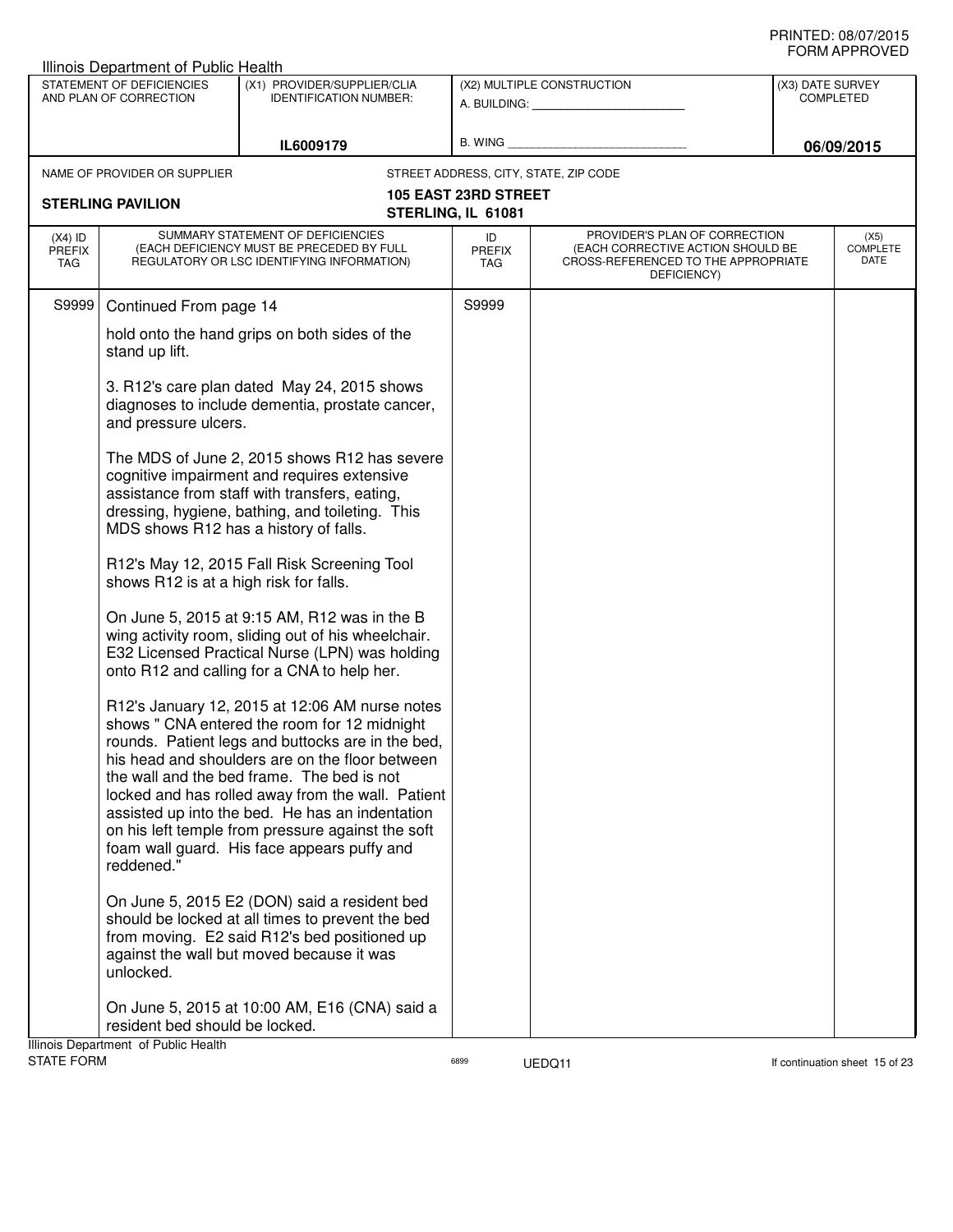|                                          | Illinois Department of Public Health                |                                                                                                                                                                                                                                                                                                                                                                                                                                                                                                                                                                                                                                                                                                                                                                                                                                                                                   |                                                   |                                                                                                                          | שם ערו וחשווט                        |
|------------------------------------------|-----------------------------------------------------|-----------------------------------------------------------------------------------------------------------------------------------------------------------------------------------------------------------------------------------------------------------------------------------------------------------------------------------------------------------------------------------------------------------------------------------------------------------------------------------------------------------------------------------------------------------------------------------------------------------------------------------------------------------------------------------------------------------------------------------------------------------------------------------------------------------------------------------------------------------------------------------|---------------------------------------------------|--------------------------------------------------------------------------------------------------------------------------|--------------------------------------|
|                                          | STATEMENT OF DEFICIENCIES<br>AND PLAN OF CORRECTION | (X1) PROVIDER/SUPPLIER/CLIA<br><b>IDENTIFICATION NUMBER:</b>                                                                                                                                                                                                                                                                                                                                                                                                                                                                                                                                                                                                                                                                                                                                                                                                                      |                                                   | (X2) MULTIPLE CONSTRUCTION                                                                                               | (X3) DATE SURVEY<br><b>COMPLETED</b> |
|                                          |                                                     | IL6009179                                                                                                                                                                                                                                                                                                                                                                                                                                                                                                                                                                                                                                                                                                                                                                                                                                                                         |                                                   | B. WING <b>Example 2008</b>                                                                                              | 06/09/2015                           |
|                                          | NAME OF PROVIDER OR SUPPLIER                        |                                                                                                                                                                                                                                                                                                                                                                                                                                                                                                                                                                                                                                                                                                                                                                                                                                                                                   |                                                   | STREET ADDRESS, CITY, STATE, ZIP CODE                                                                                    |                                      |
|                                          | <b>STERLING PAVILION</b>                            |                                                                                                                                                                                                                                                                                                                                                                                                                                                                                                                                                                                                                                                                                                                                                                                                                                                                                   | <b>105 EAST 23RD STREET</b><br>STERLING, IL 61081 |                                                                                                                          |                                      |
| $(X4)$ ID<br><b>PREFIX</b><br><b>TAG</b> |                                                     | SUMMARY STATEMENT OF DEFICIENCIES<br>(EACH DEFICIENCY MUST BE PRECEDED BY FULL<br>REGULATORY OR LSC IDENTIFYING INFORMATION)                                                                                                                                                                                                                                                                                                                                                                                                                                                                                                                                                                                                                                                                                                                                                      | ID<br><b>PREFIX</b><br>TAG                        | PROVIDER'S PLAN OF CORRECTION<br>(EACH CORRECTIVE ACTION SHOULD BE<br>CROSS-REFERENCED TO THE APPROPRIATE<br>DEFICIENCY) | (X5)<br>COMPLETE<br>DATE             |
| S9999                                    | Continued From page 15                              |                                                                                                                                                                                                                                                                                                                                                                                                                                                                                                                                                                                                                                                                                                                                                                                                                                                                                   | S9999                                             |                                                                                                                          |                                      |
|                                          | Behaviors.                                          | 4. R7's POS shows diagnoses to include<br>depression, psychosis, and dementia with                                                                                                                                                                                                                                                                                                                                                                                                                                                                                                                                                                                                                                                                                                                                                                                                |                                                   |                                                                                                                          |                                      |
|                                          | bathing, and toileting.                             | R7's Minimum Data Set (MDS) of March 1, 2015<br>shows R7 requires extensive assistance from<br>staff with transfers, dressing, eating, hygiene,                                                                                                                                                                                                                                                                                                                                                                                                                                                                                                                                                                                                                                                                                                                                   |                                                   |                                                                                                                          |                                      |
|                                          |                                                     | On June 2, 2015 at 11:20 AM, E16 (CNA) placed<br>a mechanical stand lift sling on R7. Without<br>attaching the leg strap, E16 raised R7 to a<br>standing position from her wheelchair and<br>transferred her to the toilet. E16 transferred R7<br>back to her wheelchair with the mechanical stand<br>lift without securing R7's legs with the leg strap.<br>E16 said she only uses the leg strap on certain<br>residents who move their legs away from leg rest<br>on the lift. E16 said the straps are used to keep<br>the legs on the lift and prevent the residents from<br>lifting their leg up or stepping off the lift.                                                                                                                                                                                                                                                    |                                                   |                                                                                                                          |                                      |
|                                          | Ilinois Denartment of Public Health                 | 5. On June 2, 2015, at 9:27 AM, E12 (CNA) and<br>E17 (Nursing Assistant - NA) performed a<br>mechanical lift transfer on R1. E17 used the lift<br>controls as E12 stood behind R1 to guide his<br>body. R1 was removed from his wheel chair at<br>the foot of the bed and then moved over to the<br>side of the bed. During the transfer, R1's body<br>was aligned with his legs facing and intermittently<br>touching the support bar and his back to E12.<br>Once the CNA's had R1 at the side of his bed,<br>E17 realized she had not lowered the side rail of<br>the bed. E17 left the controls to lower the side<br>rail. E17 had difficulty lowering the side rail as<br>the bed side table was blocking the lowering of<br>the rail. E12 told E17 to pull the side table out<br>from the wall and move it to get the side rail<br>lowered. E11 was still holding onto R1's |                                                   |                                                                                                                          |                                      |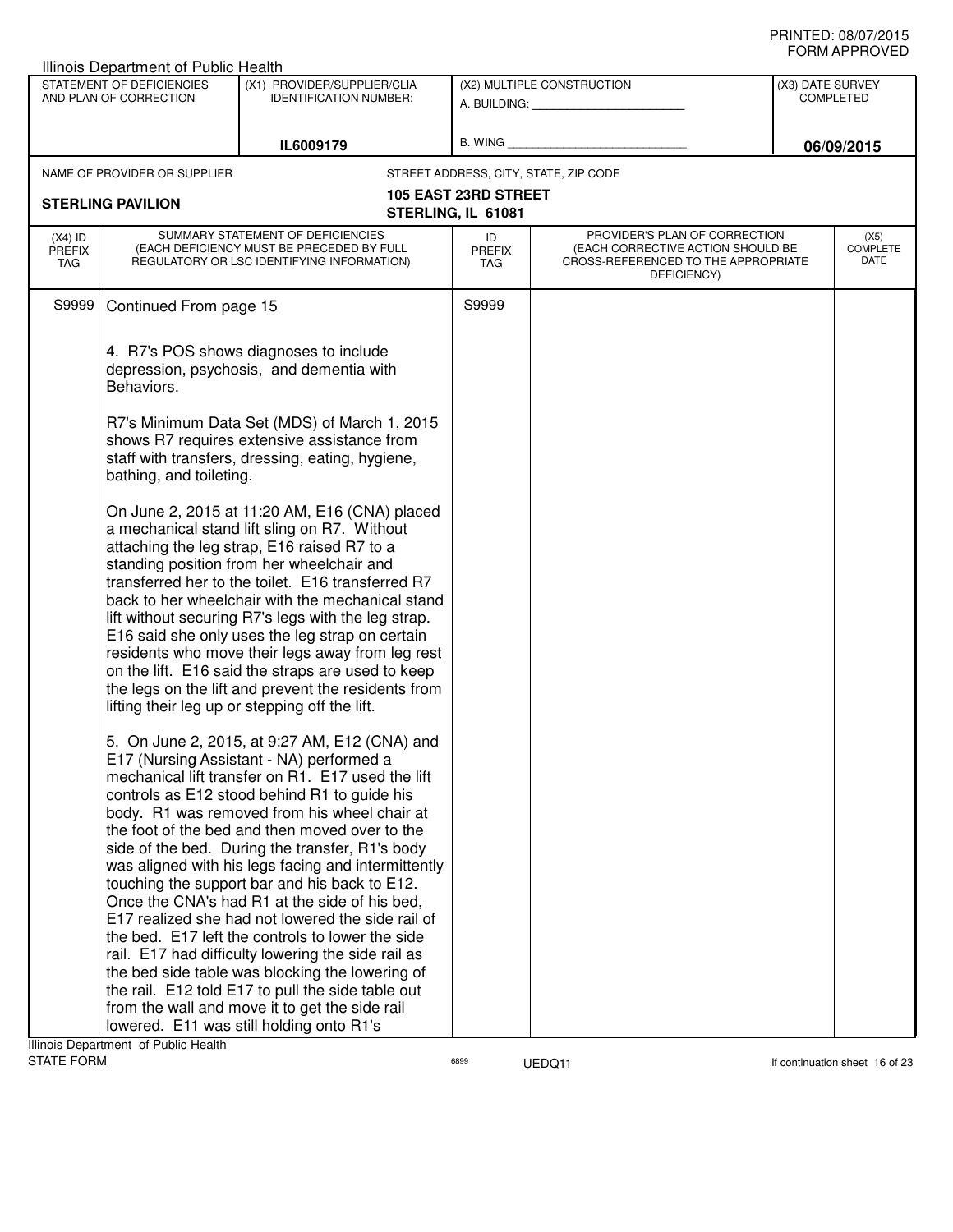|                                   | Illinois Department of Public Health                                              |                                                                                                                                                                                                                                                                                                                                                                                                                                                                                                                                                                                                                                                                                                                                                                                                                                                                                                                                                                                                              |                                                   |                                                                                                                          |                  | ש∟יטוו ו ותושוט                 |
|-----------------------------------|-----------------------------------------------------------------------------------|--------------------------------------------------------------------------------------------------------------------------------------------------------------------------------------------------------------------------------------------------------------------------------------------------------------------------------------------------------------------------------------------------------------------------------------------------------------------------------------------------------------------------------------------------------------------------------------------------------------------------------------------------------------------------------------------------------------------------------------------------------------------------------------------------------------------------------------------------------------------------------------------------------------------------------------------------------------------------------------------------------------|---------------------------------------------------|--------------------------------------------------------------------------------------------------------------------------|------------------|---------------------------------|
|                                   | STATEMENT OF DEFICIENCIES<br>AND PLAN OF CORRECTION                               | (X1) PROVIDER/SUPPLIER/CLIA<br><b>IDENTIFICATION NUMBER:</b>                                                                                                                                                                                                                                                                                                                                                                                                                                                                                                                                                                                                                                                                                                                                                                                                                                                                                                                                                 |                                                   | (X2) MULTIPLE CONSTRUCTION<br>A. BUILDING: A. BUILDING:                                                                  | (X3) DATE SURVEY | <b>COMPLETED</b>                |
|                                   |                                                                                   | IL6009179                                                                                                                                                                                                                                                                                                                                                                                                                                                                                                                                                                                                                                                                                                                                                                                                                                                                                                                                                                                                    |                                                   | B. WING <b>Example 2008</b>                                                                                              |                  | 06/09/2015                      |
|                                   | NAME OF PROVIDER OR SUPPLIER                                                      |                                                                                                                                                                                                                                                                                                                                                                                                                                                                                                                                                                                                                                                                                                                                                                                                                                                                                                                                                                                                              |                                                   | STREET ADDRESS, CITY, STATE, ZIP CODE                                                                                    |                  |                                 |
|                                   | <b>STERLING PAVILION</b>                                                          |                                                                                                                                                                                                                                                                                                                                                                                                                                                                                                                                                                                                                                                                                                                                                                                                                                                                                                                                                                                                              | <b>105 EAST 23RD STREET</b><br>STERLING, IL 61081 |                                                                                                                          |                  |                                 |
| $(X4)$ ID<br><b>PREFIX</b><br>TAG |                                                                                   | SUMMARY STATEMENT OF DEFICIENCIES<br>(EACH DEFICIENCY MUST BE PRECEDED BY FULL<br>REGULATORY OR LSC IDENTIFYING INFORMATION)                                                                                                                                                                                                                                                                                                                                                                                                                                                                                                                                                                                                                                                                                                                                                                                                                                                                                 | ID<br><b>PREFIX</b><br>TAG                        | PROVIDER'S PLAN OF CORRECTION<br>(EACH CORRECTIVE ACTION SHOULD BE<br>CROSS-REFERENCED TO THE APPROPRIATE<br>DEFICIENCY) |                  | (X5)<br><b>COMPLETE</b><br>DATE |
| S9999                             | Continued From page 16                                                            |                                                                                                                                                                                                                                                                                                                                                                                                                                                                                                                                                                                                                                                                                                                                                                                                                                                                                                                                                                                                              | S9999                                             |                                                                                                                          |                  |                                 |
|                                   | on it your hurting me!"<br>cognitive impairment.<br>pull the resident backwards." | torso/back, however, while trying to explain how<br>to lower the side rail to E17, R1's legs were<br>pushed into the mechanical lift support bar. R1<br>began screaming out in pain and saying "ouch my<br>legs, your hurting my legs. You are pinching my<br>legs!" E17 returned to the controls of the lift and<br>attempted to pull R1's left leg to the opposite side<br>of the support bar so that he had a leg on each<br>side. R1 continued to scream and said "don't pull<br>R1's medical record showed he has multiple<br>medical diagnoses which includes osteoarthritis.<br>The MDS of March 24, 2015 showed R1 has no<br>The facility's policy titled Lifting Machine, Using a<br>Portable, revised November 2013, under the<br>section "to put the resident back to bed," showed<br>the following: "f. Assist the resident in guiding his<br>or her legs. g. Move the lifter away from the<br>chair. Be sure the resident is turned in such a<br>manner that the resident is facing you. Do not |                                                   |                                                                                                                          |                  |                                 |
|                                   | Ilinoin Department, of Public Hoolth                                              | 6. On June 2, 2015 at 10:05 AM, R14 was in her<br>room on the A wing hallway. R14 was seated in a<br>recliner at a 45 degree reclining position with her<br>feet elevated. The recliner was located in the<br>corner of the room with a nightstand between the<br>recliner and the bed. R14's call light was on the<br>far side of the bed, near the center of the room<br>and inaccessible to R14. R14 stated she needed<br>to use the bathroom and was unable to get there<br>without assistance. R14 stated she had no way<br>of getting the attention of the staff. R14 stated<br>"someone came in earlier and said they would be<br>right back but never came." E13 (CNA), the B<br>wing CNA came to R14's room at the request of<br>the surveyor. E13 looked into R14's room and                                                                                                                                                                                                                       |                                                   |                                                                                                                          |                  |                                 |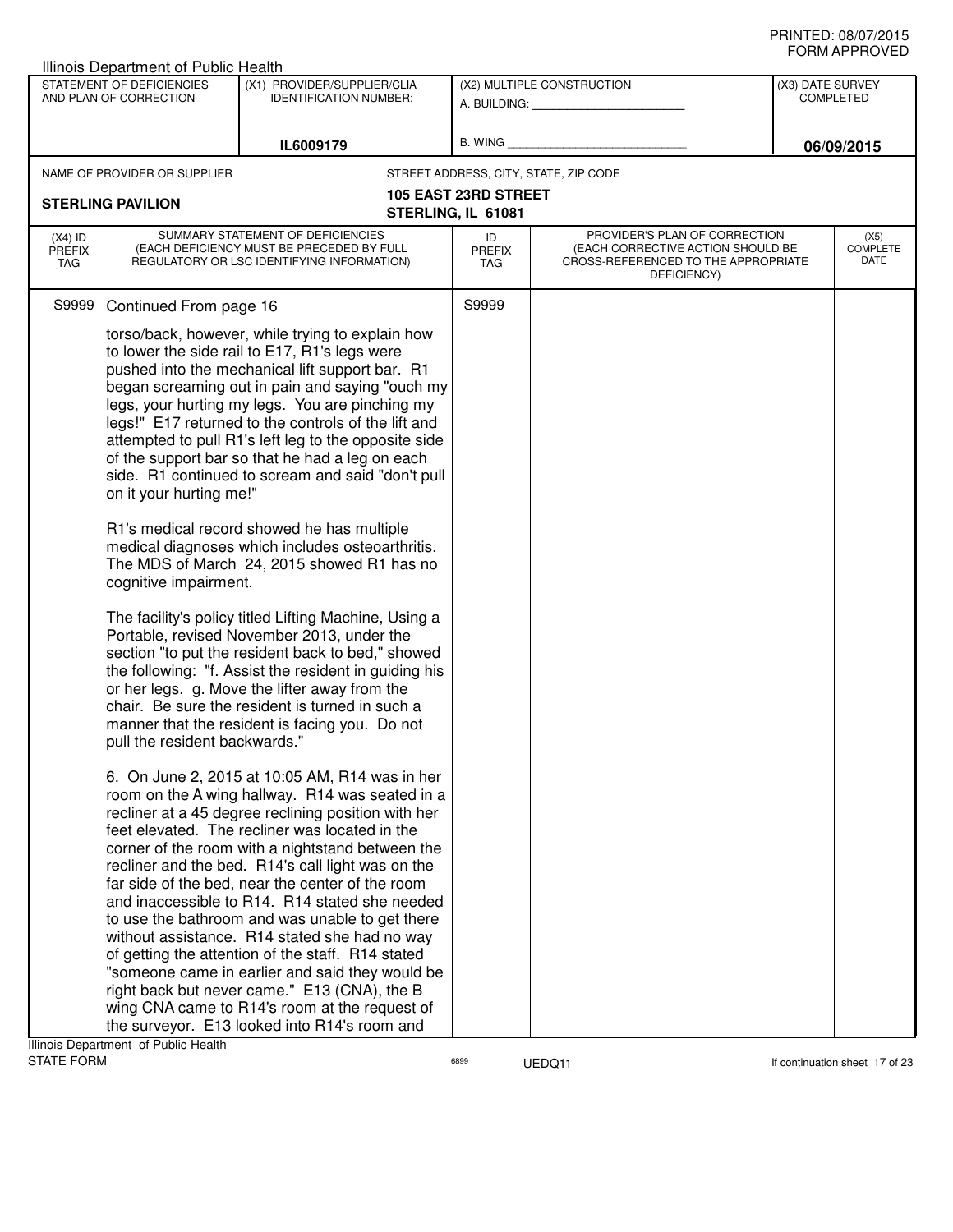|                                   | <b>Illinois Department of Public Health</b>         |                                                                                                                                                                                                                                                                                                                                                                                                                                                                                                                                                                                                                                                                                                                                                                                                                                                                                                                                                                                                                                                                                                                                                                                                                                                                                                                                                                                                                                                                                                                                                                                                                                                                                                                                                  |                                   |                                                                                                                          |                                      |                                 |
|-----------------------------------|-----------------------------------------------------|--------------------------------------------------------------------------------------------------------------------------------------------------------------------------------------------------------------------------------------------------------------------------------------------------------------------------------------------------------------------------------------------------------------------------------------------------------------------------------------------------------------------------------------------------------------------------------------------------------------------------------------------------------------------------------------------------------------------------------------------------------------------------------------------------------------------------------------------------------------------------------------------------------------------------------------------------------------------------------------------------------------------------------------------------------------------------------------------------------------------------------------------------------------------------------------------------------------------------------------------------------------------------------------------------------------------------------------------------------------------------------------------------------------------------------------------------------------------------------------------------------------------------------------------------------------------------------------------------------------------------------------------------------------------------------------------------------------------------------------------------|-----------------------------------|--------------------------------------------------------------------------------------------------------------------------|--------------------------------------|---------------------------------|
|                                   | STATEMENT OF DEFICIENCIES<br>AND PLAN OF CORRECTION | (X1) PROVIDER/SUPPLIER/CLIA<br><b>IDENTIFICATION NUMBER:</b>                                                                                                                                                                                                                                                                                                                                                                                                                                                                                                                                                                                                                                                                                                                                                                                                                                                                                                                                                                                                                                                                                                                                                                                                                                                                                                                                                                                                                                                                                                                                                                                                                                                                                     |                                   | (X2) MULTIPLE CONSTRUCTION                                                                                               | (X3) DATE SURVEY<br><b>COMPLETED</b> |                                 |
|                                   |                                                     |                                                                                                                                                                                                                                                                                                                                                                                                                                                                                                                                                                                                                                                                                                                                                                                                                                                                                                                                                                                                                                                                                                                                                                                                                                                                                                                                                                                                                                                                                                                                                                                                                                                                                                                                                  |                                   | A. BUILDING: A. BUILDING:                                                                                                |                                      |                                 |
|                                   |                                                     | IL6009179                                                                                                                                                                                                                                                                                                                                                                                                                                                                                                                                                                                                                                                                                                                                                                                                                                                                                                                                                                                                                                                                                                                                                                                                                                                                                                                                                                                                                                                                                                                                                                                                                                                                                                                                        | B. WING                           |                                                                                                                          |                                      | 06/09/2015                      |
|                                   | NAME OF PROVIDER OR SUPPLIER                        |                                                                                                                                                                                                                                                                                                                                                                                                                                                                                                                                                                                                                                                                                                                                                                                                                                                                                                                                                                                                                                                                                                                                                                                                                                                                                                                                                                                                                                                                                                                                                                                                                                                                                                                                                  |                                   | STREET ADDRESS, CITY, STATE, ZIP CODE                                                                                    |                                      |                                 |
|                                   | <b>STERLING PAVILION</b>                            |                                                                                                                                                                                                                                                                                                                                                                                                                                                                                                                                                                                                                                                                                                                                                                                                                                                                                                                                                                                                                                                                                                                                                                                                                                                                                                                                                                                                                                                                                                                                                                                                                                                                                                                                                  | <b>105 EAST 23RD STREET</b>       |                                                                                                                          |                                      |                                 |
|                                   |                                                     |                                                                                                                                                                                                                                                                                                                                                                                                                                                                                                                                                                                                                                                                                                                                                                                                                                                                                                                                                                                                                                                                                                                                                                                                                                                                                                                                                                                                                                                                                                                                                                                                                                                                                                                                                  | STERLING, IL 61081                |                                                                                                                          |                                      |                                 |
| $(X4)$ ID<br><b>PREFIX</b><br>TAG |                                                     | SUMMARY STATEMENT OF DEFICIENCIES<br>(EACH DEFICIENCY MUST BE PRECEDED BY FULL<br>REGULATORY OR LSC IDENTIFYING INFORMATION)                                                                                                                                                                                                                                                                                                                                                                                                                                                                                                                                                                                                                                                                                                                                                                                                                                                                                                                                                                                                                                                                                                                                                                                                                                                                                                                                                                                                                                                                                                                                                                                                                     | ID<br><b>PREFIX</b><br><b>TAG</b> | PROVIDER'S PLAN OF CORRECTION<br>(EACH CORRECTIVE ACTION SHOULD BE<br>CROSS-REFERENCED TO THE APPROPRIATE<br>DEFICIENCY) |                                      | (X5)<br><b>COMPLETE</b><br>DATE |
| S9999                             | Continued From page 17                              |                                                                                                                                                                                                                                                                                                                                                                                                                                                                                                                                                                                                                                                                                                                                                                                                                                                                                                                                                                                                                                                                                                                                                                                                                                                                                                                                                                                                                                                                                                                                                                                                                                                                                                                                                  | S9999                             |                                                                                                                          |                                      |                                 |
|                                   |                                                     | stated R14's call light was not within reach. E13<br>stated call lights are to be with in the residents<br>reach at all times. R14 told E13 "I think I have<br>already gone (urinated in her clothing)" waiting for<br>assistance. The Minimum Data Set (MDS) dated<br>March 31, 2015 showed R14 requires extensive<br>physical assist of staff for ambulation. The fall<br>risk assessment of April 1, 2015 scored R14 as a<br>16 (greater than 14 is high risk for falls.)<br>On June 4, 2015, during a confidential staff<br>interview, it was said that during meal times, the<br>B wing is left unattended. The interviewee said<br>because the staff are busy feeding residents who<br>require assistance, they (staff) are unable to be<br>on the unit. It was stated that staff have no way<br>of knowing if a resident is taken back to the unit<br>unless they "happen to see it." It was stated that<br>when and if someone is taken back to the B unit<br>or needs to return to use the bathroom, the<br>residents being fed must be left unassisted.<br>On June 4, 2015 at 8:10 AM, R21 was brought<br>from the dining room back to the B wing and left<br>sitting in front of his room door. The unit was<br>unattended by staff. R21's medical record<br>showed his fall risk assessment of April 20, 2015<br>scored him as a 30 (14 or greater is high risk).<br>The facility's policy and procedure titled<br>Answering the Call Light, revised November 2013<br>showed call lights are to be answered as soon as<br>possible. "If you have promised the resident you<br>will return with an item or information, do so<br>promptly. If assistance is needed when you enter<br>the room, summon help by using the call signal." |                                   |                                                                                                                          |                                      |                                 |
|                                   | Illinois Denartment, of Public Health               | (B)                                                                                                                                                                                                                                                                                                                                                                                                                                                                                                                                                                                                                                                                                                                                                                                                                                                                                                                                                                                                                                                                                                                                                                                                                                                                                                                                                                                                                                                                                                                                                                                                                                                                                                                                              |                                   |                                                                                                                          |                                      |                                 |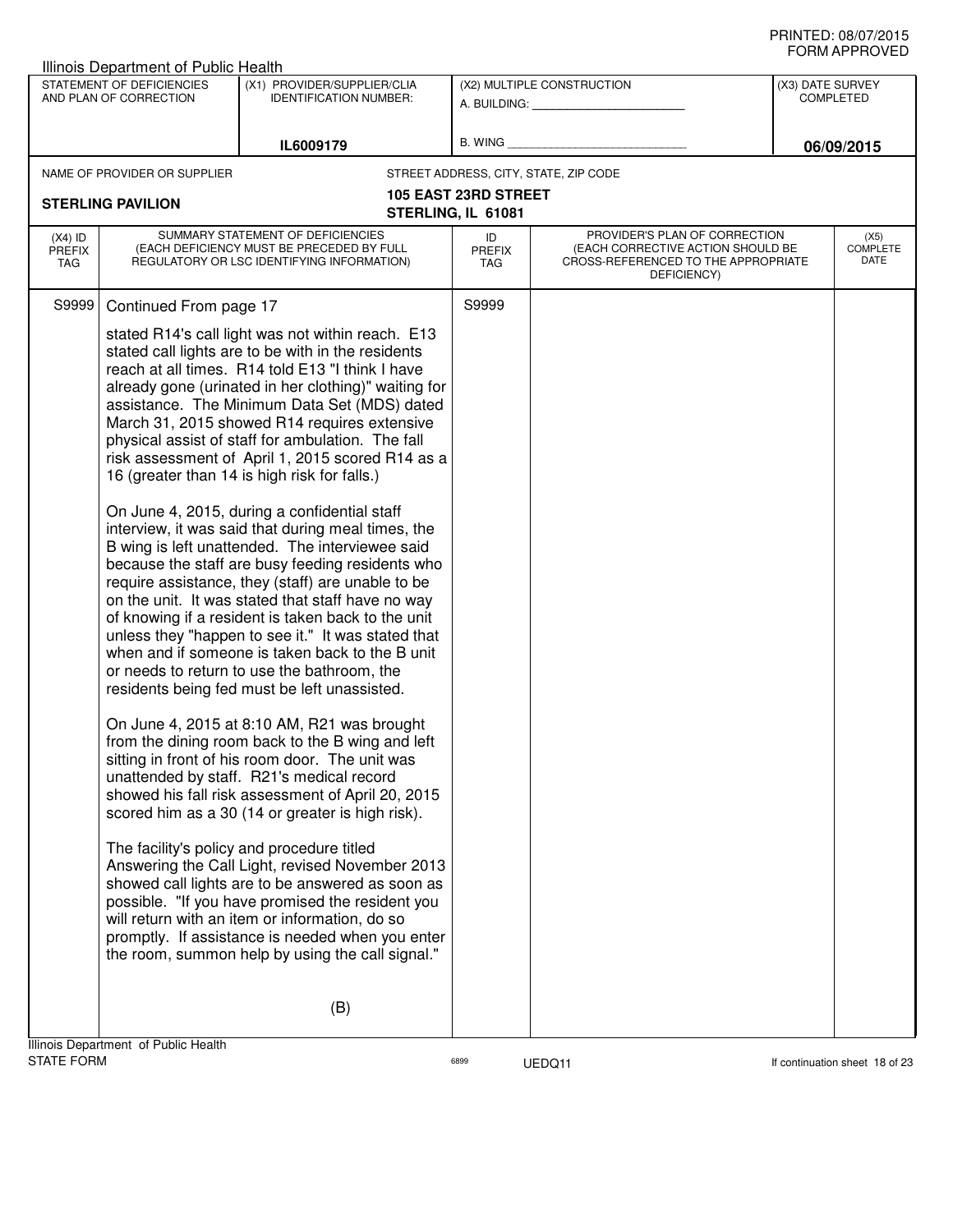|                   | Illinois Department of Public Health                |                                                                                                          |                                                   |                                                                          |                                      |
|-------------------|-----------------------------------------------------|----------------------------------------------------------------------------------------------------------|---------------------------------------------------|--------------------------------------------------------------------------|--------------------------------------|
|                   | STATEMENT OF DEFICIENCIES<br>AND PLAN OF CORRECTION | (X1) PROVIDER/SUPPLIER/CLIA<br><b>IDENTIFICATION NUMBER:</b>                                             |                                                   | (X2) MULTIPLE CONSTRUCTION                                               | (X3) DATE SURVEY<br><b>COMPLETED</b> |
|                   |                                                     |                                                                                                          |                                                   | A. BUILDING: <b>A. BUILDING:</b>                                         |                                      |
|                   |                                                     |                                                                                                          | B. WING                                           |                                                                          |                                      |
|                   |                                                     | IL6009179                                                                                                |                                                   |                                                                          | 06/09/2015                           |
|                   | NAME OF PROVIDER OR SUPPLIER                        |                                                                                                          |                                                   | STREET ADDRESS, CITY, STATE, ZIP CODE                                    |                                      |
|                   | <b>STERLING PAVILION</b>                            |                                                                                                          | <b>105 EAST 23RD STREET</b><br>STERLING, IL 61081 |                                                                          |                                      |
| $(X4)$ ID         |                                                     | SUMMARY STATEMENT OF DEFICIENCIES                                                                        | ID                                                | PROVIDER'S PLAN OF CORRECTION                                            | (X5)                                 |
| <b>PREFIX</b>     |                                                     | (EACH DEFICIENCY MUST BE PRECEDED BY FULL<br>REGULATORY OR LSC IDENTIFYING INFORMATION)                  | <b>PREFIX</b>                                     | (EACH CORRECTIVE ACTION SHOULD BE<br>CROSS-REFERENCED TO THE APPROPRIATE | <b>COMPLETE</b><br>DATE              |
| <b>TAG</b>        |                                                     |                                                                                                          | TAG                                               | DEFICIENCY)                                                              |                                      |
| S9999             | Continued From page 18                              |                                                                                                          | S9999                                             |                                                                          |                                      |
|                   |                                                     |                                                                                                          |                                                   |                                                                          |                                      |
|                   |                                                     |                                                                                                          |                                                   |                                                                          |                                      |
|                   | 300.1010h)                                          |                                                                                                          |                                                   |                                                                          |                                      |
|                   | 300.1210b)<br>300.2040d)                            |                                                                                                          |                                                   |                                                                          |                                      |
|                   | 300.3240a)                                          |                                                                                                          |                                                   |                                                                          |                                      |
|                   |                                                     |                                                                                                          |                                                   |                                                                          |                                      |
|                   |                                                     | Section 300.1010 Medical Care Policies                                                                   |                                                   |                                                                          |                                      |
|                   |                                                     |                                                                                                          |                                                   |                                                                          |                                      |
|                   |                                                     | h) The facility shall notify the resident's physician                                                    |                                                   |                                                                          |                                      |
|                   |                                                     | of any accident, injury, or significant change in a                                                      |                                                   |                                                                          |                                      |
|                   |                                                     | resident's condition that threatens the health,<br>safety or welfare of a resident, including, but not   |                                                   |                                                                          |                                      |
|                   |                                                     | limited to, the presence of incipient or manifest                                                        |                                                   |                                                                          |                                      |
|                   |                                                     | decubitus ulcers or a weight loss or gain of five                                                        |                                                   |                                                                          |                                      |
|                   |                                                     | percent or more within a period of 30 days. The<br>facility shall obtain and record the physician's plan |                                                   |                                                                          |                                      |
|                   |                                                     | of care for the care or treatment of such accident,                                                      |                                                   |                                                                          |                                      |
|                   |                                                     | injury or change in condition at the time of                                                             |                                                   |                                                                          |                                      |
|                   | notification.                                       |                                                                                                          |                                                   |                                                                          |                                      |
|                   |                                                     |                                                                                                          |                                                   |                                                                          |                                      |
|                   |                                                     | Section 300.1210 General Requirements for                                                                |                                                   |                                                                          |                                      |
|                   | Nursing and Personal Care                           |                                                                                                          |                                                   |                                                                          |                                      |
|                   |                                                     | b) The facility shall provide the necessary care                                                         |                                                   |                                                                          |                                      |
|                   |                                                     | and services to attain or maintain the highest                                                           |                                                   |                                                                          |                                      |
|                   |                                                     | practicable physical, mental, and psychological<br>well-being of the resident, in accordance with        |                                                   |                                                                          |                                      |
|                   |                                                     | each resident's comprehensive resident care                                                              |                                                   |                                                                          |                                      |
|                   |                                                     | plan. Adequate and properly supervised nursing                                                           |                                                   |                                                                          |                                      |
|                   |                                                     | care and personal care shall be provided to each                                                         |                                                   |                                                                          |                                      |
|                   | care needs of the resident.                         | resident to meet the total nursing and personal                                                          |                                                   |                                                                          |                                      |
|                   |                                                     |                                                                                                          |                                                   |                                                                          |                                      |
|                   |                                                     |                                                                                                          |                                                   |                                                                          |                                      |
|                   | Section 300.2040 Diet Orders                        |                                                                                                          |                                                   |                                                                          |                                      |
|                   |                                                     | d) The resident shall be observed to determine                                                           |                                                   |                                                                          |                                      |
|                   | Illinois Department of Public Health                |                                                                                                          |                                                   |                                                                          |                                      |
| <b>STATE FORM</b> |                                                     |                                                                                                          | 6899                                              | UEDQ11                                                                   | If continuation sheet 19 of 23       |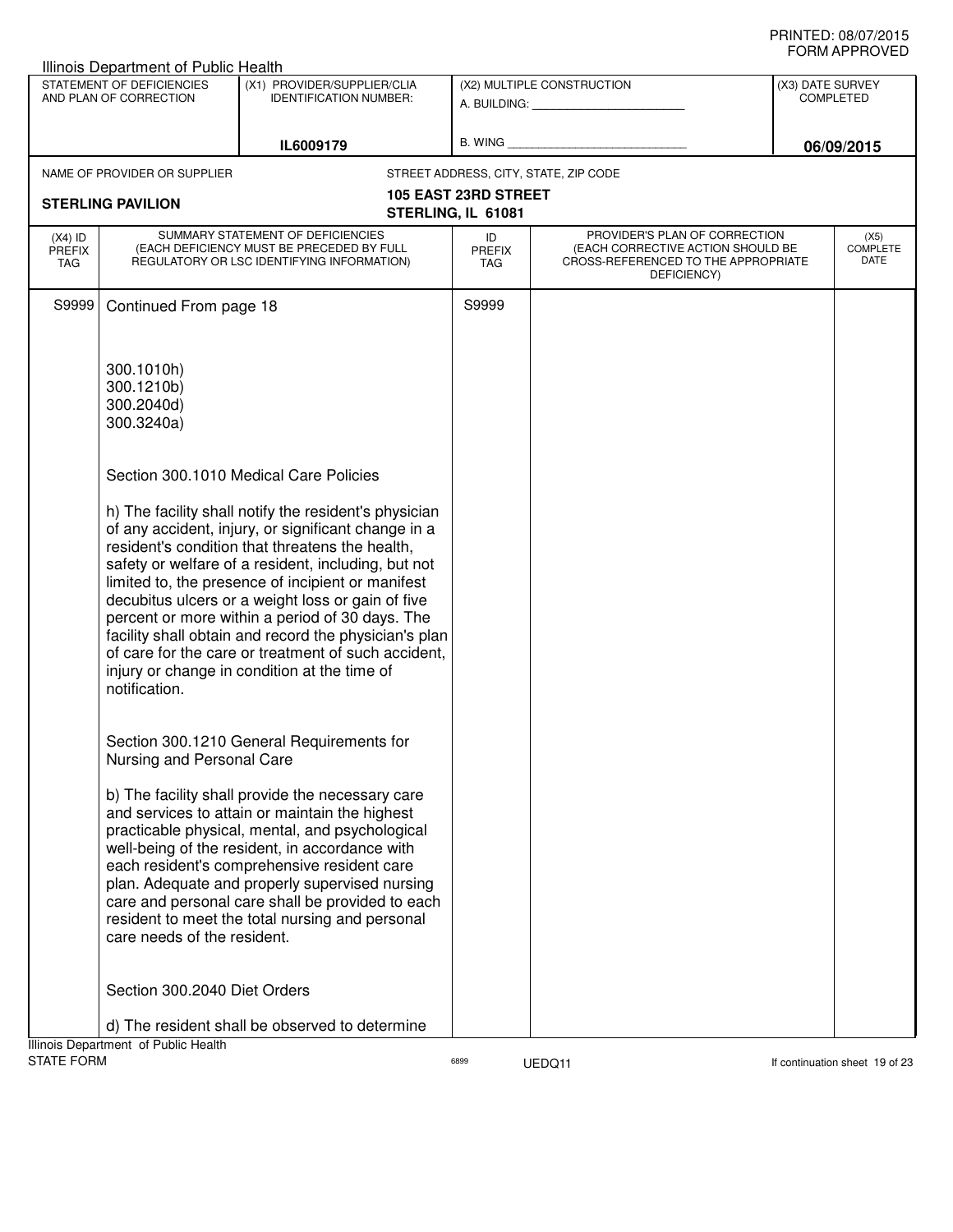| Illinois Department of Public Health                                                                                |                                                                                                                                                                                                                                                                                                                                                                                                                                                                                                                                                                                                                                                                                                                                                                                                                                                                                |                             |                                                                                                                                              |                  | ᅴᄖᄞᇊᆝᆝᇅ៴ᄂ                       |
|---------------------------------------------------------------------------------------------------------------------|--------------------------------------------------------------------------------------------------------------------------------------------------------------------------------------------------------------------------------------------------------------------------------------------------------------------------------------------------------------------------------------------------------------------------------------------------------------------------------------------------------------------------------------------------------------------------------------------------------------------------------------------------------------------------------------------------------------------------------------------------------------------------------------------------------------------------------------------------------------------------------|-----------------------------|----------------------------------------------------------------------------------------------------------------------------------------------|------------------|---------------------------------|
| STATEMENT OF DEFICIENCIES<br>(X1) PROVIDER/SUPPLIER/CLIA<br>AND PLAN OF CORRECTION<br><b>IDENTIFICATION NUMBER:</b> |                                                                                                                                                                                                                                                                                                                                                                                                                                                                                                                                                                                                                                                                                                                                                                                                                                                                                |                             | (X2) MULTIPLE CONSTRUCTION<br>A. BUILDING: A SALE AND THE SALE AND THE SALE AND THE SALE AND THE SALE AND THE SALE AND THE SALE AND THE SALE | (X3) DATE SURVEY | <b>COMPLETED</b>                |
|                                                                                                                     | IL6009179                                                                                                                                                                                                                                                                                                                                                                                                                                                                                                                                                                                                                                                                                                                                                                                                                                                                      |                             | B. WING <b>Example 2008</b>                                                                                                                  |                  | 06/09/2015                      |
| NAME OF PROVIDER OR SUPPLIER                                                                                        |                                                                                                                                                                                                                                                                                                                                                                                                                                                                                                                                                                                                                                                                                                                                                                                                                                                                                |                             | STREET ADDRESS, CITY, STATE, ZIP CODE                                                                                                        |                  |                                 |
| <b>STERLING PAVILION</b>                                                                                            |                                                                                                                                                                                                                                                                                                                                                                                                                                                                                                                                                                                                                                                                                                                                                                                                                                                                                | <b>105 EAST 23RD STREET</b> |                                                                                                                                              |                  |                                 |
|                                                                                                                     |                                                                                                                                                                                                                                                                                                                                                                                                                                                                                                                                                                                                                                                                                                                                                                                                                                                                                | STERLING, IL 61081          |                                                                                                                                              |                  |                                 |
| $(X4)$ ID<br><b>PREFIX</b><br>TAG                                                                                   | SUMMARY STATEMENT OF DEFICIENCIES<br>(EACH DEFICIENCY MUST BE PRECEDED BY FULL<br>REGULATORY OR LSC IDENTIFYING INFORMATION)                                                                                                                                                                                                                                                                                                                                                                                                                                                                                                                                                                                                                                                                                                                                                   | ID<br><b>PREFIX</b><br>TAG  | PROVIDER'S PLAN OF CORRECTION<br>(EACH CORRECTIVE ACTION SHOULD BE<br>CROSS-REFERENCED TO THE APPROPRIATE<br>DEFICIENCY)                     |                  | (X5)<br><b>COMPLETE</b><br>DATE |
| Continued From page 19<br>S9999                                                                                     |                                                                                                                                                                                                                                                                                                                                                                                                                                                                                                                                                                                                                                                                                                                                                                                                                                                                                | S9999                       |                                                                                                                                              |                  |                                 |
|                                                                                                                     | acceptance of the diet, and these observations<br>shall be recorded in the medical record.                                                                                                                                                                                                                                                                                                                                                                                                                                                                                                                                                                                                                                                                                                                                                                                     |                             |                                                                                                                                              |                  |                                 |
|                                                                                                                     | Section 300.3240 Abuse and Neglect<br>a) An owner, licensee, administrator, employee or<br>agent of a facility shall not abuse or neglect a<br>resident. (A, B) (Section 2-107 of the Act)                                                                                                                                                                                                                                                                                                                                                                                                                                                                                                                                                                                                                                                                                     |                             |                                                                                                                                              |                  |                                 |
| by:                                                                                                                 | These Requirements are not met as evidenced                                                                                                                                                                                                                                                                                                                                                                                                                                                                                                                                                                                                                                                                                                                                                                                                                                    |                             |                                                                                                                                              |                  |                                 |
| pressure wounds.<br>weight loss in the sample of 17.<br>The findings include:                                       | Based on observation, interview, and record<br>review the facility failed to ensure staff performed<br>interventions as planned for a nutritionally<br>compromised resident. The facility failed to<br>review and revise inventions to address R9's poor<br>oral intake. These failures contributed to R9's<br>severe unplanned weight loss of 13.8 pounds in<br>one month, and the development of a multiple<br>This applies to 1 of 10 residents (R9) reviewed for<br>The MDS (Minimum Data Set) dated May 4, 2015<br>shows R9 has a history to include recent deep<br>vein thrombosis, pulmonary embolism, chronic<br>kidney disease stage 3, atrial fibrillation,<br>ilieostomy/hemicolectomy, prostate cancer, and<br>recent gastrointestinal bleed. R9 was admitted to<br>the facility on April 15, 2015 at a weight of 146.3<br>pounds and on May 24, 2015 R9 was 128.5 |                             |                                                                                                                                              |                  |                                 |
| pounds.                                                                                                             | On June 2, 2015 at 11:50 AM staff brought R9 his<br>lunch, which was fish, cheesy rice, and spinach.<br>Staff did not monitor R9's consumption, provide<br>any verbal encouragement or request suggestion<br>for alternate food items. Z4 replaced R9's meals<br>with a peanut butter and jelly sandwich without                                                                                                                                                                                                                                                                                                                                                                                                                                                                                                                                                               |                             |                                                                                                                                              |                  |                                 |
| Illinois Department of Public Health                                                                                |                                                                                                                                                                                                                                                                                                                                                                                                                                                                                                                                                                                                                                                                                                                                                                                                                                                                                |                             |                                                                                                                                              |                  |                                 |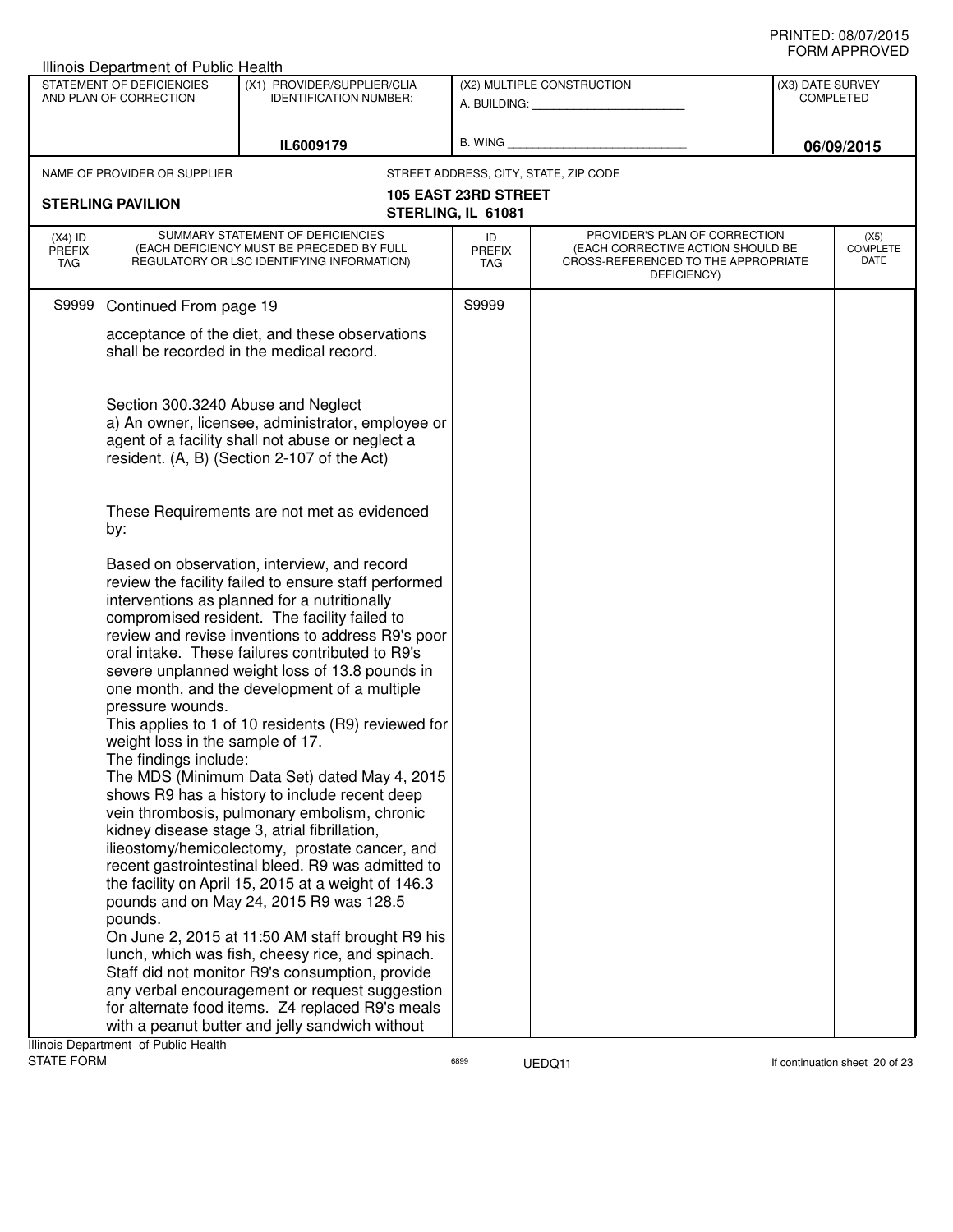| Illinois Department of Public Health                                                    |                                                                                                                                                                                                                                                                                                                                                                                                                                                                                                                                                                                                                                                                                                                                                                                                                                                                                                                                                                                                                                                                                                                                                                                                                                                                                                                                                                                                                                                                                                                                                                                                                                                                                                                                                                                                                                                                                                 |                                   |                                                                                                                          |                  | ◡੶┉灬┌┅ ┌ ┌ ┌ ∪ ∪ ∟◡             |
|-----------------------------------------------------------------------------------------|-------------------------------------------------------------------------------------------------------------------------------------------------------------------------------------------------------------------------------------------------------------------------------------------------------------------------------------------------------------------------------------------------------------------------------------------------------------------------------------------------------------------------------------------------------------------------------------------------------------------------------------------------------------------------------------------------------------------------------------------------------------------------------------------------------------------------------------------------------------------------------------------------------------------------------------------------------------------------------------------------------------------------------------------------------------------------------------------------------------------------------------------------------------------------------------------------------------------------------------------------------------------------------------------------------------------------------------------------------------------------------------------------------------------------------------------------------------------------------------------------------------------------------------------------------------------------------------------------------------------------------------------------------------------------------------------------------------------------------------------------------------------------------------------------------------------------------------------------------------------------------------------------|-----------------------------------|--------------------------------------------------------------------------------------------------------------------------|------------------|---------------------------------|
| STATEMENT OF DEFICIENCIES<br>AND PLAN OF CORRECTION                                     | (X1) PROVIDER/SUPPLIER/CLIA<br><b>IDENTIFICATION NUMBER:</b>                                                                                                                                                                                                                                                                                                                                                                                                                                                                                                                                                                                                                                                                                                                                                                                                                                                                                                                                                                                                                                                                                                                                                                                                                                                                                                                                                                                                                                                                                                                                                                                                                                                                                                                                                                                                                                    |                                   | (X2) MULTIPLE CONSTRUCTION<br>A. BUILDING: A. BUILDING:                                                                  | (X3) DATE SURVEY | <b>COMPLETED</b>                |
|                                                                                         | IL6009179                                                                                                                                                                                                                                                                                                                                                                                                                                                                                                                                                                                                                                                                                                                                                                                                                                                                                                                                                                                                                                                                                                                                                                                                                                                                                                                                                                                                                                                                                                                                                                                                                                                                                                                                                                                                                                                                                       |                                   | B. WING <b>Example 2008</b>                                                                                              |                  | 06/09/2015                      |
| NAME OF PROVIDER OR SUPPLIER                                                            |                                                                                                                                                                                                                                                                                                                                                                                                                                                                                                                                                                                                                                                                                                                                                                                                                                                                                                                                                                                                                                                                                                                                                                                                                                                                                                                                                                                                                                                                                                                                                                                                                                                                                                                                                                                                                                                                                                 |                                   | STREET ADDRESS, CITY, STATE, ZIP CODE                                                                                    |                  |                                 |
|                                                                                         |                                                                                                                                                                                                                                                                                                                                                                                                                                                                                                                                                                                                                                                                                                                                                                                                                                                                                                                                                                                                                                                                                                                                                                                                                                                                                                                                                                                                                                                                                                                                                                                                                                                                                                                                                                                                                                                                                                 | <b>105 EAST 23RD STREET</b>       |                                                                                                                          |                  |                                 |
| <b>STERLING PAVILION</b>                                                                |                                                                                                                                                                                                                                                                                                                                                                                                                                                                                                                                                                                                                                                                                                                                                                                                                                                                                                                                                                                                                                                                                                                                                                                                                                                                                                                                                                                                                                                                                                                                                                                                                                                                                                                                                                                                                                                                                                 | STERLING, IL 61081                |                                                                                                                          |                  |                                 |
| $(X4)$ ID<br><b>PREFIX</b><br><b>TAG</b>                                                | SUMMARY STATEMENT OF DEFICIENCIES<br>(EACH DEFICIENCY MUST BE PRECEDED BY FULL<br>REGULATORY OR LSC IDENTIFYING INFORMATION)                                                                                                                                                                                                                                                                                                                                                                                                                                                                                                                                                                                                                                                                                                                                                                                                                                                                                                                                                                                                                                                                                                                                                                                                                                                                                                                                                                                                                                                                                                                                                                                                                                                                                                                                                                    | ID<br><b>PREFIX</b><br><b>TAG</b> | PROVIDER'S PLAN OF CORRECTION<br>(EACH CORRECTIVE ACTION SHOULD BE<br>CROSS-REFERENCED TO THE APPROPRIATE<br>DEFICIENCY) |                  | (X5)<br><b>COMPLETE</b><br>DATE |
| S9999<br>Continued From page 20<br>supplement all the time.<br>packets of honey for R9. | asking R9 if he would prefer something else. On<br>June 3, 2015 and June 6, 2015 R9 did not<br>receive a morning snack. R9 was not on the<br>June 5, 2015 facility list of residents to receive<br>morning snacks. R9's current plan of care stated<br>he was to receive one-on-one attention at meals<br>and he was to receive a daily morning snack.<br>The May, 2015 MAR (Medication Administration<br>Record) showed R9 had a nutritional supplement<br>ordered three times a day, from May 8 to May 18,<br>2015. The same MAR showed only two of thirty<br>scheduled supplements were provided to R9.<br>On June 4, 2015 at 2:00 PM, E2 DON (Director of<br>Nursing) was unsure why R9 did not get his<br>physician ordered supplements. E2 said it may<br>have been a supply issue. E2 was unsure why an<br>alternative was not offered or why the physician<br>was not called. E2 said R9's meal intake should<br>be documented in his progress notes. The<br>progress notes from April 15, 2015 to June 6,<br>2015 do not show staff had monitored, reviewed,<br>or documented R9's meal consumption.<br>On June 2, 2015 at 11:30 AM, R9 said sometimes<br>I don't get my snack, and it's when I do not it may<br>be something I do not like to eat. When I don't<br>like the meal the staff only give me a peanut<br>butter and jelly sandwich. R9 said I do not get<br>On June 2, 2015 at 12:30 PM, Z4 said the food is<br>often served late and it is cold when served to<br>(R9). Z4 has told the kitchen what (R9) likes and<br>dislikes but (R9) is still served food he doesn't<br>like. Z4 said at times (R9) does not get his liquid<br>nutritional supplement, or his snack.<br>On June 3, 2015 at 11:45 AM, Z5 said (R9) likes<br>oatmeal with honey but the facility was not<br>providing honey. Z4 brought in single serving<br>The " Clients by Vital Parameter ", weight | S9999                             |                                                                                                                          |                  |                                 |
| Illinois Department of Public Health                                                    |                                                                                                                                                                                                                                                                                                                                                                                                                                                                                                                                                                                                                                                                                                                                                                                                                                                                                                                                                                                                                                                                                                                                                                                                                                                                                                                                                                                                                                                                                                                                                                                                                                                                                                                                                                                                                                                                                                 |                                   |                                                                                                                          |                  |                                 |
| <b>STATE FORM</b>                                                                       |                                                                                                                                                                                                                                                                                                                                                                                                                                                                                                                                                                                                                                                                                                                                                                                                                                                                                                                                                                                                                                                                                                                                                                                                                                                                                                                                                                                                                                                                                                                                                                                                                                                                                                                                                                                                                                                                                                 | 6899                              | UEDQ11                                                                                                                   |                  | If continuation sheet 21 of 23  |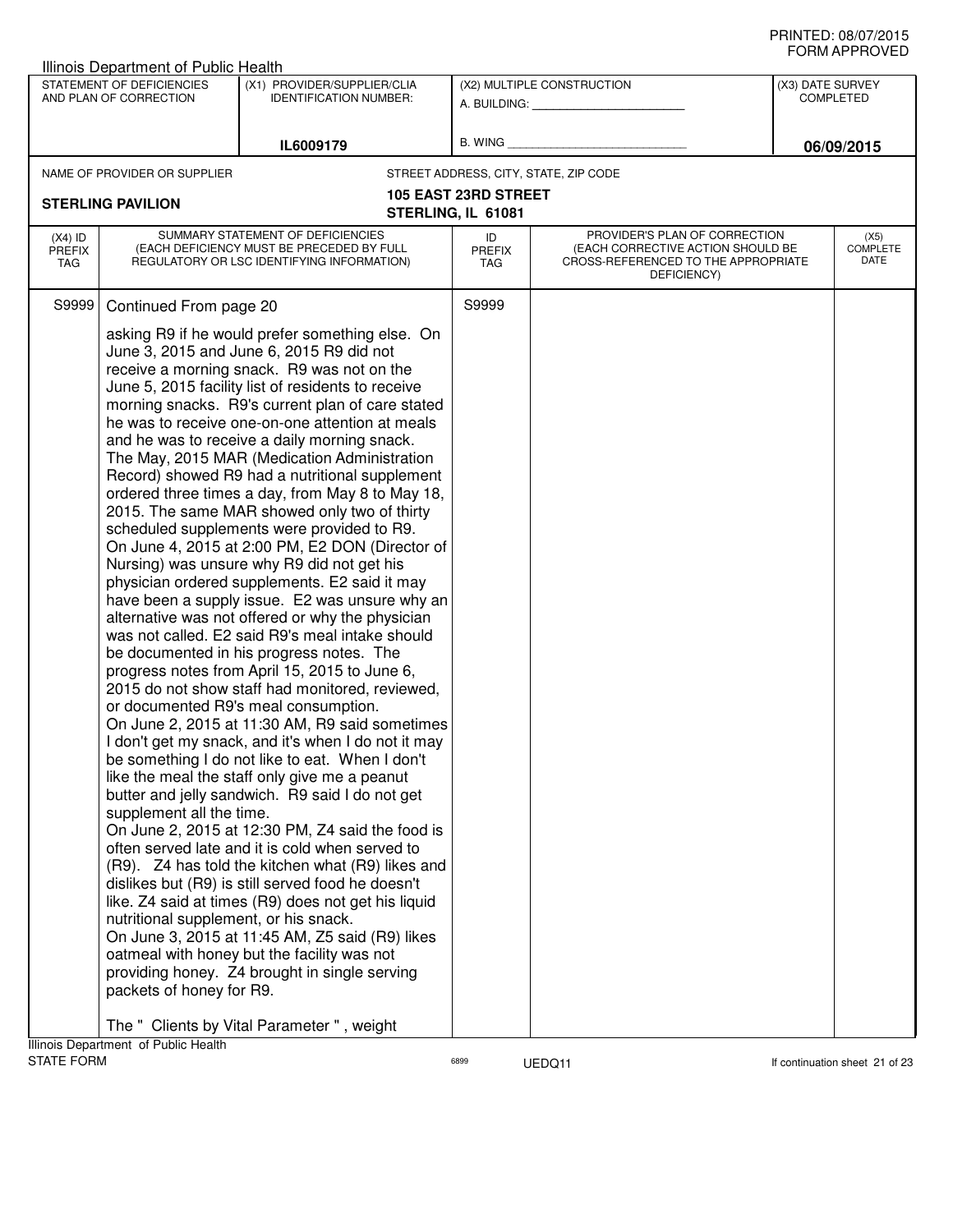|                                   | Illinois Department of Public Health                                         |                                                                                                                                                                                                                                                                                                                                                                                                                                                                                                                                                                                                                                                                                                                                                                                                                                                                                                                                                                                                                                                                                                                                                                                                                                                                                                                                                                                                                                                                                                                                                                                                                                                                                                                                                                                                                                                                                                                                                                                                  |                             |                                                                                                                          |                                      | ᅴᄖᄞᇊᆝᆝᇅ៴ᄂ                |
|-----------------------------------|------------------------------------------------------------------------------|--------------------------------------------------------------------------------------------------------------------------------------------------------------------------------------------------------------------------------------------------------------------------------------------------------------------------------------------------------------------------------------------------------------------------------------------------------------------------------------------------------------------------------------------------------------------------------------------------------------------------------------------------------------------------------------------------------------------------------------------------------------------------------------------------------------------------------------------------------------------------------------------------------------------------------------------------------------------------------------------------------------------------------------------------------------------------------------------------------------------------------------------------------------------------------------------------------------------------------------------------------------------------------------------------------------------------------------------------------------------------------------------------------------------------------------------------------------------------------------------------------------------------------------------------------------------------------------------------------------------------------------------------------------------------------------------------------------------------------------------------------------------------------------------------------------------------------------------------------------------------------------------------------------------------------------------------------------------------------------------------|-----------------------------|--------------------------------------------------------------------------------------------------------------------------|--------------------------------------|--------------------------|
|                                   | STATEMENT OF DEFICIENCIES<br>AND PLAN OF CORRECTION                          | (X1) PROVIDER/SUPPLIER/CLIA<br><b>IDENTIFICATION NUMBER:</b>                                                                                                                                                                                                                                                                                                                                                                                                                                                                                                                                                                                                                                                                                                                                                                                                                                                                                                                                                                                                                                                                                                                                                                                                                                                                                                                                                                                                                                                                                                                                                                                                                                                                                                                                                                                                                                                                                                                                     |                             | (X2) MULTIPLE CONSTRUCTION<br>A. BUILDING: A. BUILDING:                                                                  | (X3) DATE SURVEY<br><b>COMPLETED</b> |                          |
|                                   |                                                                              | IL6009179                                                                                                                                                                                                                                                                                                                                                                                                                                                                                                                                                                                                                                                                                                                                                                                                                                                                                                                                                                                                                                                                                                                                                                                                                                                                                                                                                                                                                                                                                                                                                                                                                                                                                                                                                                                                                                                                                                                                                                                        |                             | B. WING <b>Example 20</b>                                                                                                |                                      | 06/09/2015               |
|                                   | NAME OF PROVIDER OR SUPPLIER                                                 |                                                                                                                                                                                                                                                                                                                                                                                                                                                                                                                                                                                                                                                                                                                                                                                                                                                                                                                                                                                                                                                                                                                                                                                                                                                                                                                                                                                                                                                                                                                                                                                                                                                                                                                                                                                                                                                                                                                                                                                                  |                             | STREET ADDRESS, CITY, STATE, ZIP CODE                                                                                    |                                      |                          |
|                                   |                                                                              |                                                                                                                                                                                                                                                                                                                                                                                                                                                                                                                                                                                                                                                                                                                                                                                                                                                                                                                                                                                                                                                                                                                                                                                                                                                                                                                                                                                                                                                                                                                                                                                                                                                                                                                                                                                                                                                                                                                                                                                                  | <b>105 EAST 23RD STREET</b> |                                                                                                                          |                                      |                          |
|                                   | <b>STERLING PAVILION</b>                                                     |                                                                                                                                                                                                                                                                                                                                                                                                                                                                                                                                                                                                                                                                                                                                                                                                                                                                                                                                                                                                                                                                                                                                                                                                                                                                                                                                                                                                                                                                                                                                                                                                                                                                                                                                                                                                                                                                                                                                                                                                  | STERLING, IL 61081          |                                                                                                                          |                                      |                          |
| $(X4)$ ID<br><b>PREFIX</b><br>TAG |                                                                              | SUMMARY STATEMENT OF DEFICIENCIES<br>(EACH DEFICIENCY MUST BE PRECEDED BY FULL<br>REGULATORY OR LSC IDENTIFYING INFORMATION)                                                                                                                                                                                                                                                                                                                                                                                                                                                                                                                                                                                                                                                                                                                                                                                                                                                                                                                                                                                                                                                                                                                                                                                                                                                                                                                                                                                                                                                                                                                                                                                                                                                                                                                                                                                                                                                                     | ID<br><b>PREFIX</b><br>TAG  | PROVIDER'S PLAN OF CORRECTION<br>(EACH CORRECTIVE ACTION SHOULD BE<br>CROSS-REFERENCED TO THE APPROPRIATE<br>DEFICIENCY) |                                      | (X5)<br>COMPLETE<br>DATE |
| S9999                             | Continued From page 21                                                       |                                                                                                                                                                                                                                                                                                                                                                                                                                                                                                                                                                                                                                                                                                                                                                                                                                                                                                                                                                                                                                                                                                                                                                                                                                                                                                                                                                                                                                                                                                                                                                                                                                                                                                                                                                                                                                                                                                                                                                                                  | S9999                       |                                                                                                                          |                                      |                          |
|                                   | R9's blood albumin level at 1.8 g/dl.<br>Ilinois Department of Public Health | documentation shows on April 21, 2015 R9's<br>weight was 142.3 pounds. The same document<br>shows on May 23, 2015 R9's weight was 128.5, a<br>loss of 13.8 pounds or 9% in one month.<br>The May 5, 2015 nutritional assessment sheet<br>shows R9's food intake was between 26-75%.<br>No documents were found or provided to<br>document percentage of food consumed.<br>On May 21, 2015 the nutritional progress notes<br>shows R9's blood albumin level was 2.7 g/dl<br>(grams per deciliter). The June 3, 2015 the<br>nutrition assessment/data collection sheet shows<br>Tthe computerized care plan does not include<br>approaches for weight loss, A hand written care<br>plan was presented dated May 5, 2015, which<br>includes approaches to stem weight loss.<br>linterventions that include: 1. Determine food<br>preferences through one-to-one interview and/or<br>family interview. 2. Provide one-to-one staff<br>intervention and attention. 3. Dietary supplements<br>as ordered. 4. Encourage and praise the<br>resident's attempts to follow the prescribed diet.<br>5. Offer between meal, and bed time snacks.<br>The November, 2013 policy on unplanned weight<br>loss states, 1. " The nursing staff will monitor and<br>document the weight and dietary intake of<br>residents in a format which permits readily<br>available comparisons over time. 2. As part of the<br>initial screening, the staff and physician will define<br>the individual's current nutritional status and<br>identify individuals with  recent weight loss and<br>significant risk for impaired nutrition. Under "<br>Monitoring", The policy states. 1. The physician<br>and staff will closely monitor residents who have<br>been identified as having impaired nutrition or risk<br>factors for developing impaired nutrition. Such<br>monitoring may include: a. Evaluating the care<br>plan to determine if the interventions are being<br>implemented and whether they are effective in |                             |                                                                                                                          |                                      |                          |